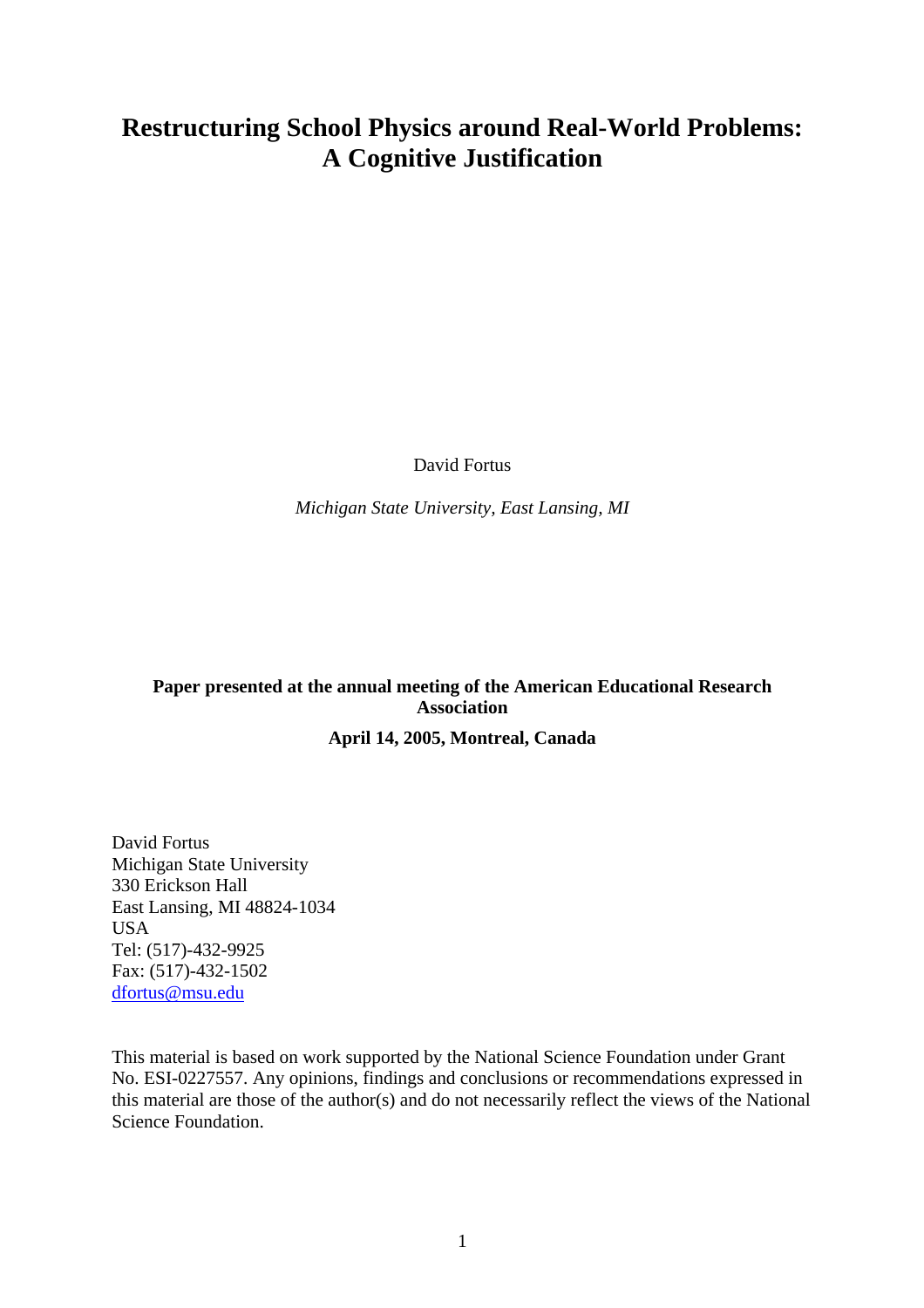#### **Well- and Ill-Defined Problems**

There are many things, such as using an electron microscope, playing the cello or reading Egyptian hieroglyphs, which most of us will never learn to do, unless we spend time deliberately learning how to do them. Everyday problem-solving is not one of these things. Every time we go shopping and decide which shop we'll visit first, which second and which third, we are strategizing. When a certain person never answers our emails, we hypothesize what may be the reason for that person's lack of response. When our airplane waits for an hour in a queue before it can takeoff, we may generalize that flights always leave late from that airport. We all engage in problem-solving activities such as hypothesizing, strategizing, generalizing, and inferring, without the benefit of instruction, because we must do so in order to handle the challenges of daily life (Nickerson, 1994).

But just because we naturally engage in problem-solving doesn't mean that we are necessarily good at it or that we couldn't get better. Our reasoning is often biased in ways that prevent us from reaching satisfactory solutions to the problems facing us (Evans, 1989). Many students are unable to engage in the problem solving activities that their school's curricular programs require (International Association for the Evaluation of Educational Achievement. & TIMSS International Study Center., 1996; Lapointe *et al.*, 1989).

Problems can be divided into two categories: well-defined and ill-defined. Welldefined problems are those for which there are well-defined starting and ending states, for which it is theoretically possible to describe all the possible steps that can be made in solving the problem. These problems have a distinct solution-space. There is a "legal move generator" for finding all the possibilities at each step, and from them to pick the sequence of steps that provide the best or most efficient solution to the problem (Newell & Simon, 1972; Simon, 1978). Ill-defined problems, on the other hand, are residuals; they are defined in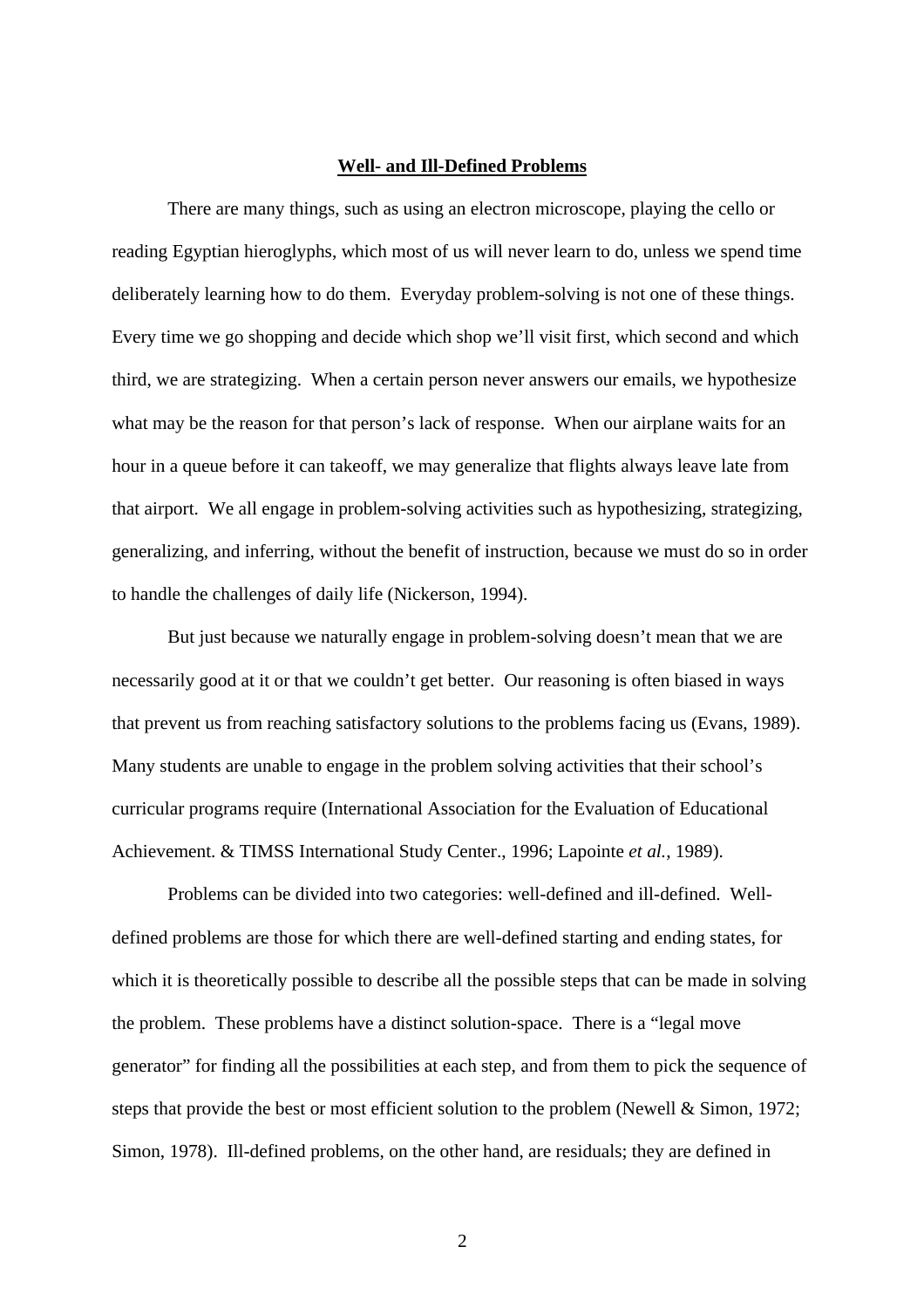terms of what they are not – they are all those problems that are not well-defined (Simon, 1973). The criteria that determine whether an ill-defined problem's solution has been reached may be either lacking or indefinite; indeed, it may not have a well-defined solution. Often the information required to solve ill-defined problems is missing or vague, leading to uncertainty regarding the operations and the materials that can be used in the solution (Glass & Holyoak, 1986; Newell, 1969; Reitman, 1964; Simon, 1978).

Not all ill-defined problems are equally ill-defined. Some may be almost well-defined. Consider the problem of baking a cake. One way to solve this problem is by following a recipe in a cookbook. However, even though the exact amount of each required ingredient is specified by the cookbook, it leaves open the issue of which brands of ingredients to buy and where to purchase them. Other problems may be almost completely ill-defined, such as the problem of how to compose a symphony. Rather than characterize ill-defined problems as residuals, Reitman (1964) thought it more useful to view all problems as being located on a one-dimensional continuum, with well-defined problems at one end and highly ill-defined problems at the other end. I prefer to expand this perspective, and to position all problems on an N-dimensional continuum, where each dimension represents a particular aspect of the problem, such as the definition of the goal state, availability of information needed to solve the problem, and so forth. Well-defined problems such as tictac-toe will be located near one 'corner' of the continuum and such highly ill-defined problems as composing a symphony will be near the opposing 'corner'.

Most of the problems that we face in our everyday lives are ill-defined to some degree (Frederiksen, 1986; Glass *et al.*, 1979; Nickerson, 1994; Reitman, 1964; Roberts, 1995). For example, what to do for your child's birthday party, what to cook for supper, and how to ensure that you will have a continuous and plentiful supply of drinking water are all, in varying degrees, ill-defined problems.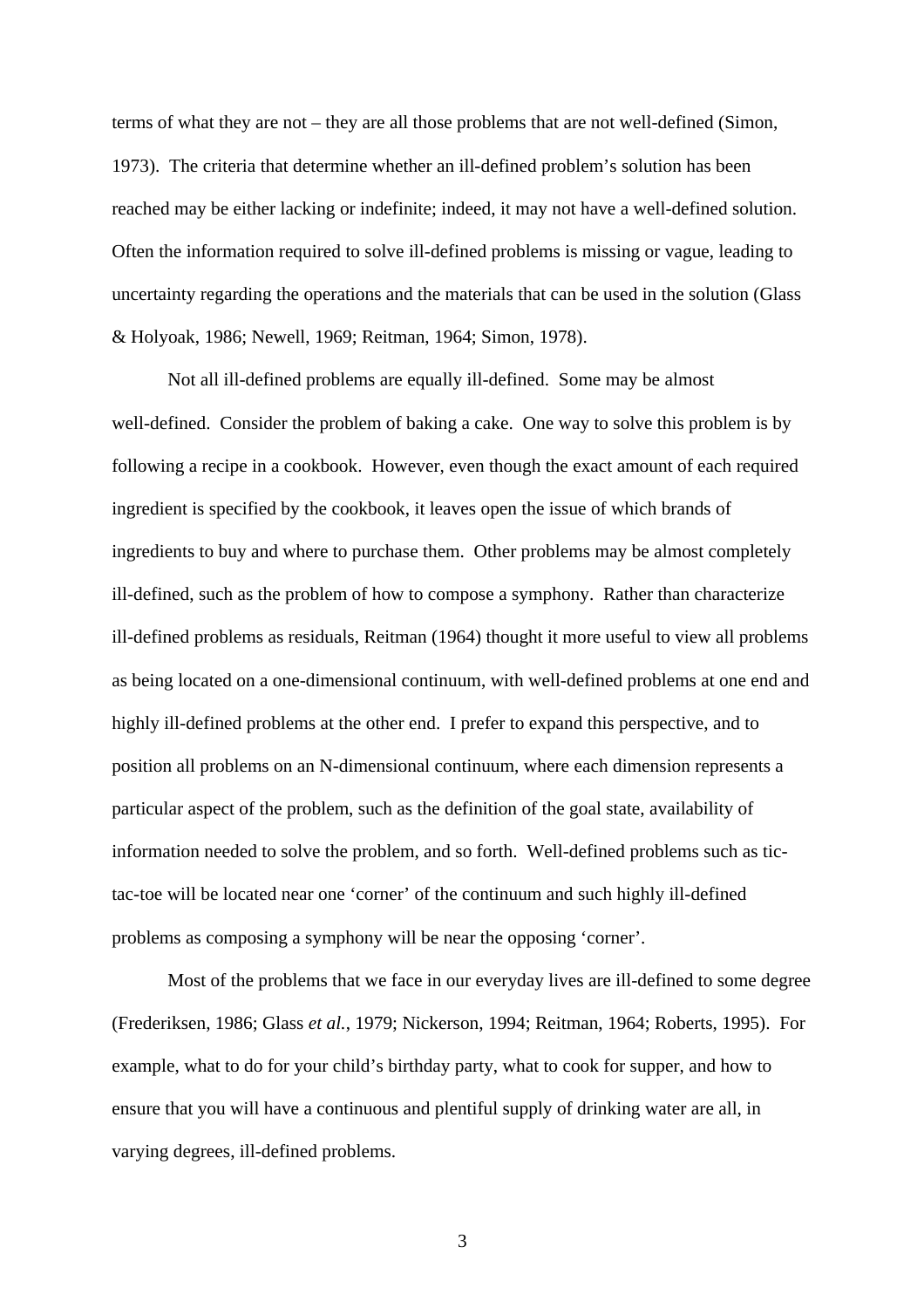Finding a satisfactory solution to a problem involves searching through a solution space (Newell & Simon, 1972). As comparing tic-tac-toe to chess clearly demonstrates, the time required to find an acceptable solution grows rapidly with increasing size of the solution space; therefore, limiting the size of the solution space by reformulating the problem or by adding constraints can greatly assist in solving a problem.

A main difference between well-defined and ill-defined problems is the degree to which they are constrained. A problem's constraints can determine what information and materials are pertinent to the problem, and what operations are allowed in solving the problem. A standard technique used to solve ill-defined problems is to apply to it additional subjectively chosen constraints, thereby making it 'more' defined and limiting the size of its solution space (Reitman, 1964). We would therefore expect that experts at the solution of illdefined problems in a particular domain, such as Newtonian mechanics, should also be good at solving well-defined problems in the same domain. The opposite, however, need not be true. People who are proficient at solving well-defined problems in a particular domain may not be good at solving ill-defined problems in the same domain since they may not be skillful at making these problems 'more' defined.

School science has been traditionally built around well-defined problems, such as predicting an ideal projectile's trajectory or calculating how much hydrogen is released by the dissociation of a given amount of water. On the other hand, real-world scientific inquiry focuses on ill-defined problems: "There simply is no fixed set of steps that scientists always follow, no one path that leads them unerringly to scientific knowledge" (AAAS, 1990, p. 4).

If indeed being skillful at solving ill-defined problems in a particular domain means being skillful at solving well-defined problems in the same domain as well, but not viceversa, then the calls to restructure school science around real-world problems receive additional supported, since traditional science curricula that are based on well-defined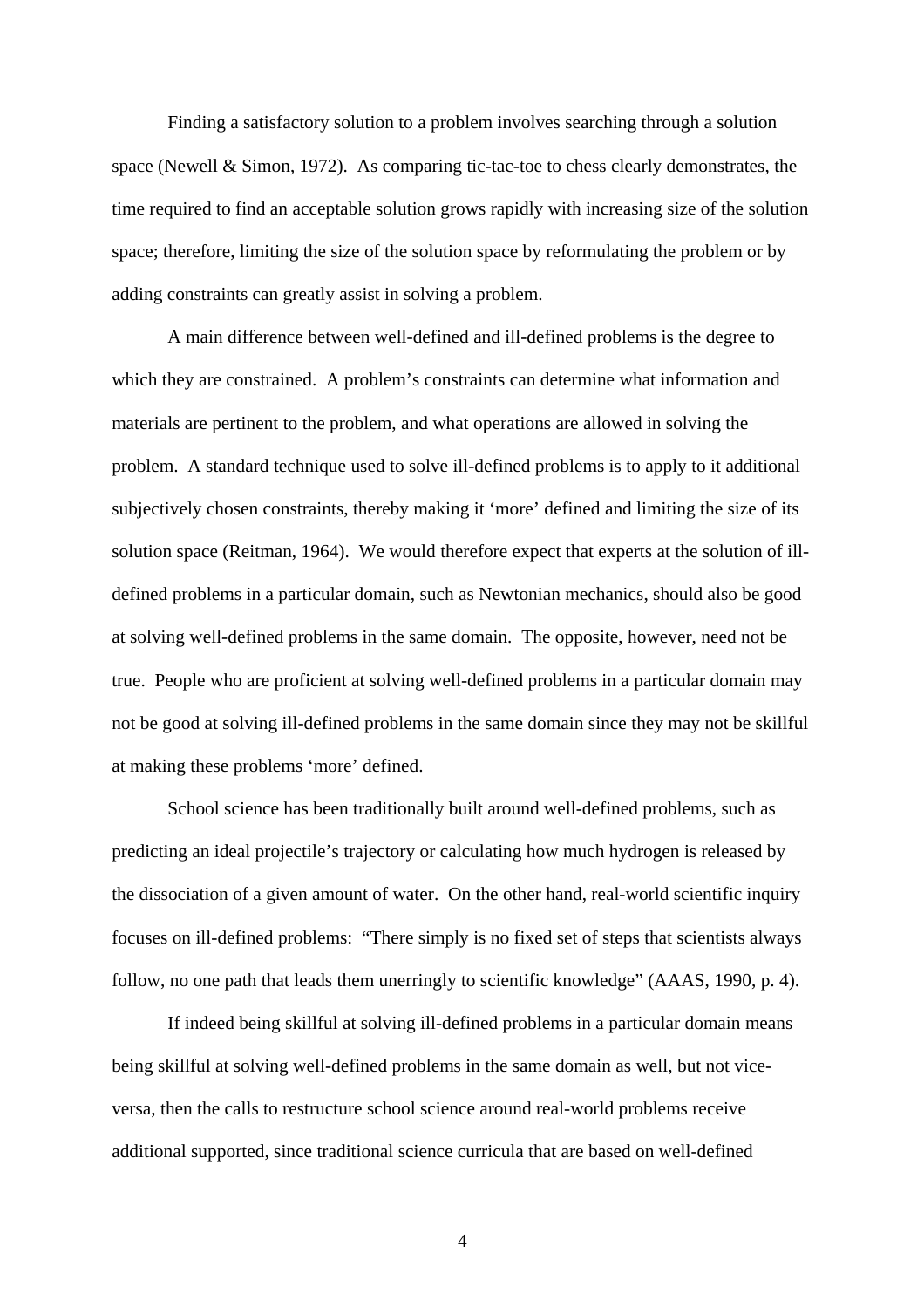problems do not give students experience in choosing, justifying, and applying subjective constraints, skills which are necessary in order to cope successfully with real-world problems.

This study attempts to answer the following questions: "*Does skill at solving welldefined problems in Newtonian mechanics necessarily lead to skill at solving well-defined problems in the same domain? In which ways do the strategies used to solve well-defined physics problems differ from those used to solve ill-defined problem in the same domain?*"

#### **Methods**

### **Participants**

There were eight participants from in the study. All eight were faculty, post-doctoral fellows, or graduate students at major research institutes. Participant A was both a professor of physics and a professor of science education, with over thirty years experience in both fields. Before obtaining his PhD in physics he had taught high school physics. Participant B was an assistant professor of physic with two years experience teaching introductory physics courses. Participant C was a post-doctoral fellow in science education with a PhD in science education and a BA in physics, with 1 year experience teaching physics at a high school and 5 years at the undergraduate level. Participants  $D - G$  were science education graduate students with undergraduate majors in physics. All but participant G had taught high school physics for several of years. All the participants stated that their entire secondary and undergraduate physics education had been based on well-defined problems. As teachers, only participant E had attempted to include ill-defined physics problems in their curricula. Thus it can be said that only participants A and B had any regular exposure to ill-defined physics problems, and this exposure was in the context of their research, not their teaching.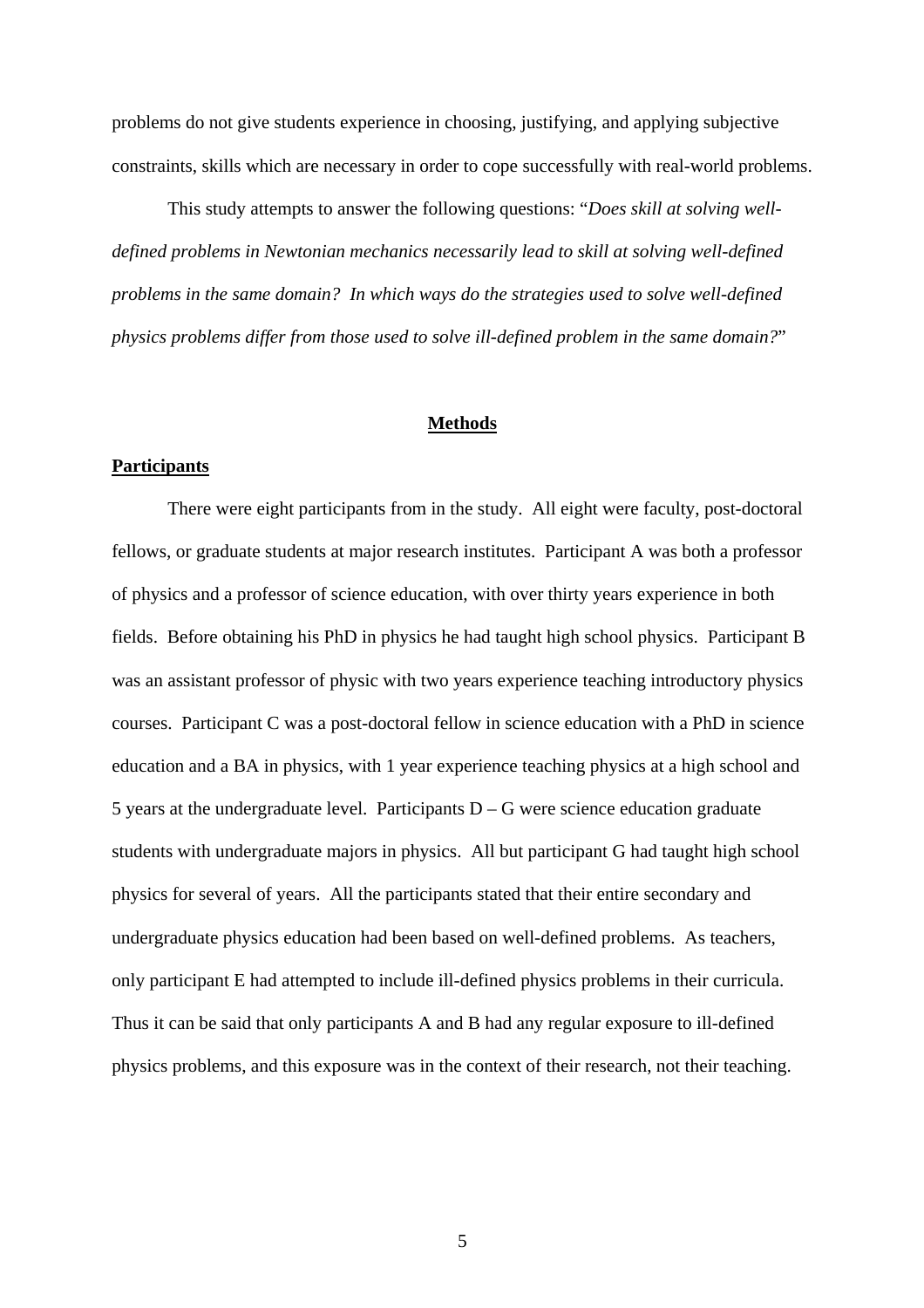### **Instruments**

All five participants were individually presented with the following four problems in Newtonian mechanics:

- 1. A person is pouring buckets of water into a cylindrical swimming pool with a diameter of 15m. In an hour, the water level of the pool rises by 2cm. Assuming the person fills the 10-liter bucket and pours its contents into the swimming pool at a constant rate, how many buckets of water does the person pour into the pool every minute?
- 2. A ball with a mass of 800gr is dropped, hitting the ground with a speed of 1.0m/s. The ball rebounds at a speed of 0.8m/s. The impact lasted  $1/20^{th}$  of a second. What was the average net force the ball was subjected to during the impact?
- 3. A block is pushed in order to start it sliding down an inclined plane with an angle of 30˚. The coefficient of friction between the plane and the block is velocity dependent: it is equal to  $\mu_k = 0.15v$ , where v is the block's speed in m/s relative to the plane. Assuming the plane is very long, what is the maximum speed relative to the plane that the block can attain?
- 4. A company thinks that there is a market for ultra-light umbrellas. While developing these umbrellas, the design team was confronted with the following question: Is the force of the rain falling on an opened umbrella a force that needs to be taken into consideration in designing an umbrella? You have been hired as a consultant to this firm. Your task is to estimate the magnitude of this force. You are allowed to use anything that you feel may assist you. You must be able to justify your solution before the members of the design team.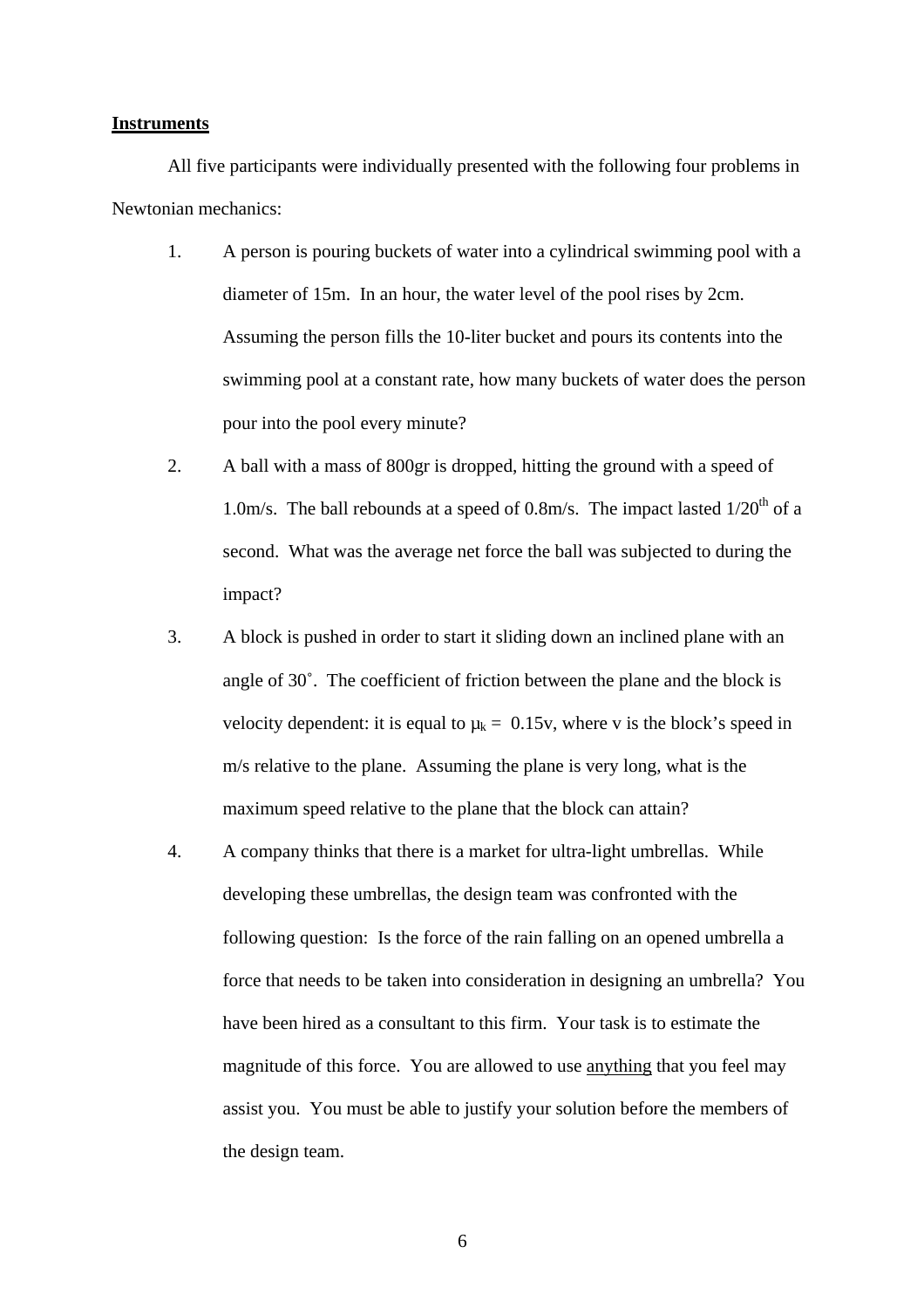The first three of these problems were well-defined: no subjective assumptions were needed and all the information required to solve them that was unique to these problems was supplied. Each of these three questions covered a different topic in Newtonian mechanics: a) rate, total change, and time; b) linear momentum and impulse; and c) terminal velocity with velocity-dependent friction. The fourth question was ill-defined – it required the solver to make subjective assumptions and it lacked all the information required in order to reach a solution. Its solution required the application of the same concepts in Newtonian mechanics as the three well-defined questions. Thus, it could be reasonably assumed that anyone who was able to solve the ill-defined question should be able to solve the well-defined ones as well. The level of difficulty of the three well-defined questions was such that a high school AP physics graduate should be able to solve them without great difficulty. Had the assumptions and the information needed to solve the ill-defined problem been presented along with the problem, the same could have been said for this problem.

Each participant was encouraged to think-aloud (Ericsson & Simon, 1984) while solving the problems, first the three well-defined ones, and then the ill-defined one. The entire process was videotaped, with the camera focusing on the sheet of paper on which the participants wrote their solutions. No mention was made of the similarity of the underlying concepts between the first three and final problems. Before being taped, the participants were told only that the study was investigating how different people solve physics problems. After solving or attempting to solve all four problems, the participants were interviewed about the different difficulties the problems posed, where they struggled, whether they noticed any connection between the problems, the relative importance of the problems, and whether they believed their high school or undergraduate students would have been able to cope with them.

The appendix presents example solutions for the four problems. These solutions were developed by the author but resemble several of those developed by the participants.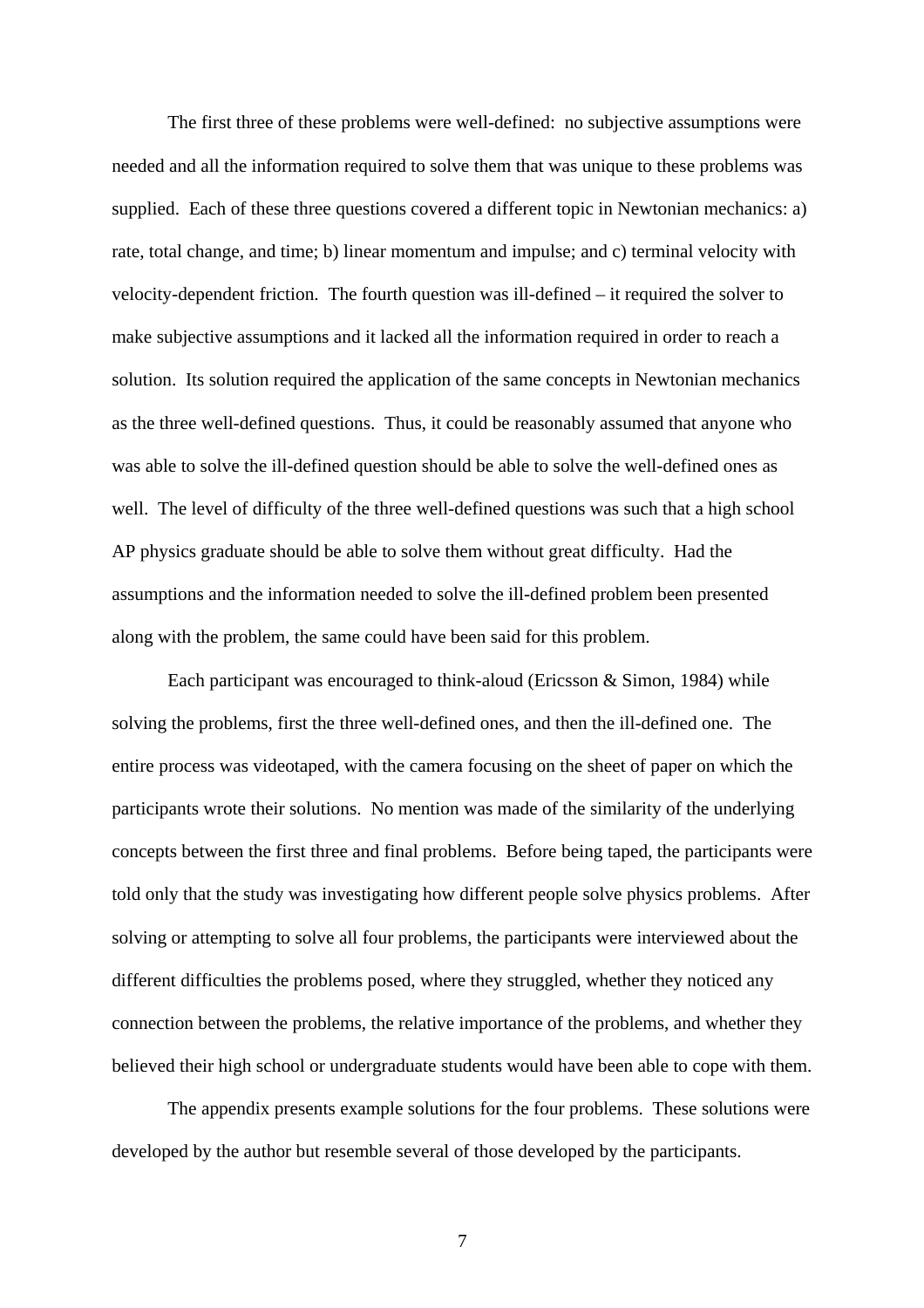### **Analysis**

Each recording was analyzed in order to determine the various steps the participants engaged in while solving the problems. An initial framework for this analysis was taken from Bransford and Stein's IDEAL problem-solving model (1984), which includes the following steps: a) **I**dentify the problem, b) **D**efine and represent the problem, c) **E**xplore possible strategies, d) **A**ct on the strategies, and e) **L**ook back and evaluate the effects of your activities. As will be explained in the results section, this framework needed to be modified slightly to account for all of the problem-solving processes that were observed.

The recordings were then analyzed to determine how long each participant spent on each step in the solution of each problem. The percentage of the total solution time for each step was calculated. The relative times spent on the various steps in each problem's solution were then compared, for each participant, in order to see which steps were the most difficult. Underlying this analysis was the assumption that the difficulty posed by each step was proportionate to the time required to deal with it.

Experts often approach problems differently than novices (Chi *et al.*, 1982). Although none of the participants were novices, clearly participants C, E, F, G, and H had less experience in physics than participants A, B and D. In order to determine whether varying degrees of expertise has greater influence on particular aspects of physics problemsolving than on others, I ordered the steps in the various solutions according to their relative difficulty for each participant and then compared the relative difficulty of the different steps in the problem-solving processes of the various participants for each question.

The solutions to the well-defined problems were then compared with those of the illdefined problem in order to see whether there was a qualitative difference in the ways the problems were solved and the difficulty posed by each step in the problem-solving process.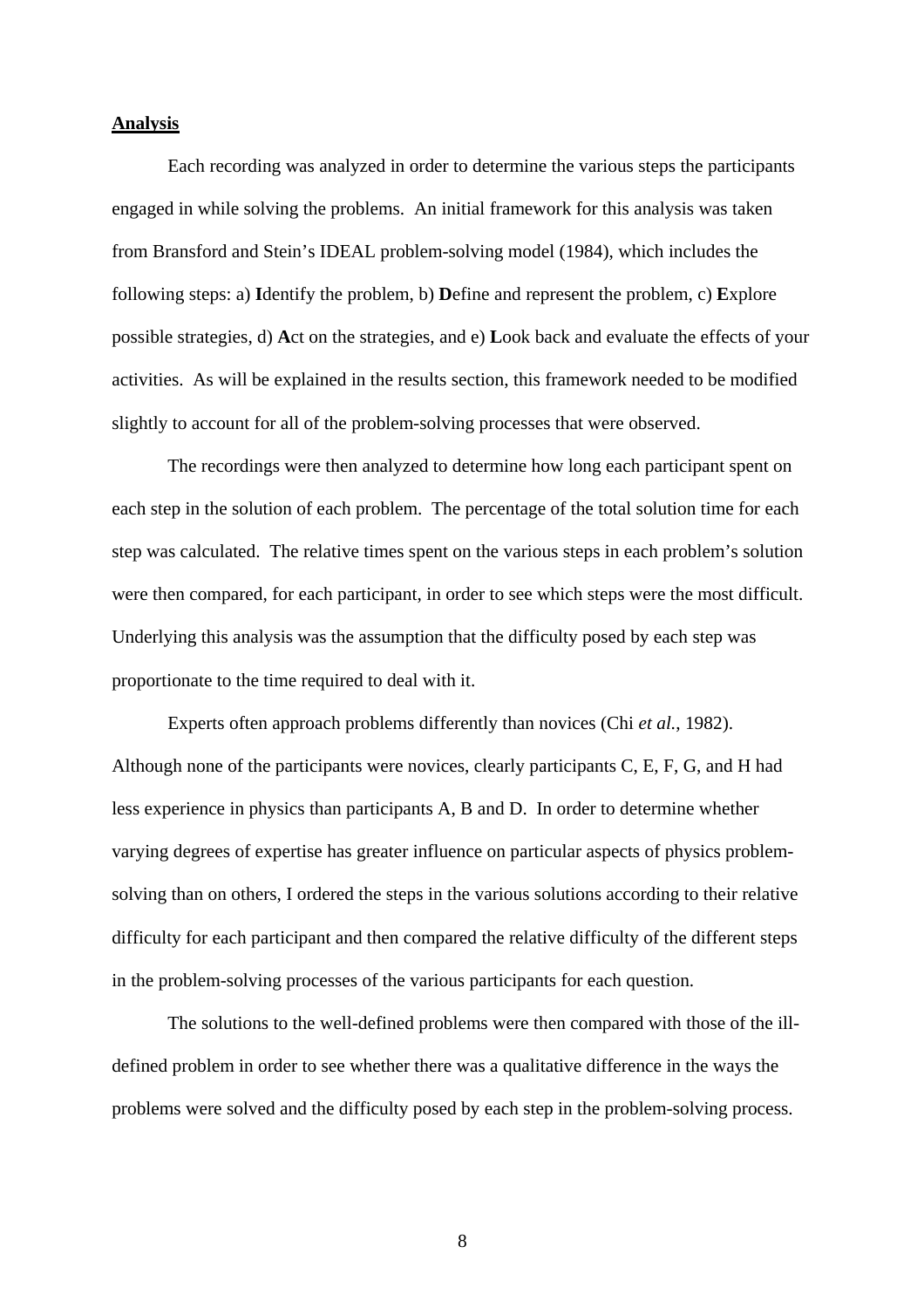### **Results**

Table 1.

### Steps in the problem-solving process.

Analysis of the recordings showed that all the participants incorporated similar steps in their solutions. While Bransford and Stein's (1984) IDEAL problem-solving model provided a reasonable initial description of these solution processes, it needed to be modified and elaborated in order to improve its description of the particular solution processes that were analyzed. The changes to the IDEAL model are presented in Table 1.

| <b>IDEAL Problem-Solving Model and Observed Problem-Solving Processes</b> |                                     |  |  |  |  |  |
|---------------------------------------------------------------------------|-------------------------------------|--|--|--|--|--|
| <b>IDEAL</b>                                                              | <b>Observed Processes</b>           |  |  |  |  |  |
| <b>Identify the problem.</b>                                              | Read the problem description (read) |  |  |  |  |  |
| <b>D</b> efine and represent the problem                                  | Draw representations and given      |  |  |  |  |  |
|                                                                           | information (represent)             |  |  |  |  |  |
|                                                                           | Construct solution strategy         |  |  |  |  |  |
| <b>Explore possible strategies</b>                                        | (strategize)                        |  |  |  |  |  |
|                                                                           | Formulate algebraic statements      |  |  |  |  |  |
| Act on the strategies                                                     | (equation)                          |  |  |  |  |  |
|                                                                           | Substitute numerical values         |  |  |  |  |  |
|                                                                           | (calculate)                         |  |  |  |  |  |
| Look back and evaluate the effect of your activities                      | Evaluate solution (evaluate)        |  |  |  |  |  |

According to IDEAL, the first step in solving a problem is identifying the problem, or noticing that a problem exists at all. In this study, the participants were presented with written descriptions of the problems and didn't have to identify the existence of the problems on their own. Therefore, I replaced IDEAL's "identify" step with a "reading problem" step.

Most problems can be represented in multiple ways. Some of these representations can assist in clarifying and emphasizing aspects of the problem that are central to its solution. The types of representations that were used by the participants were: a) writing down the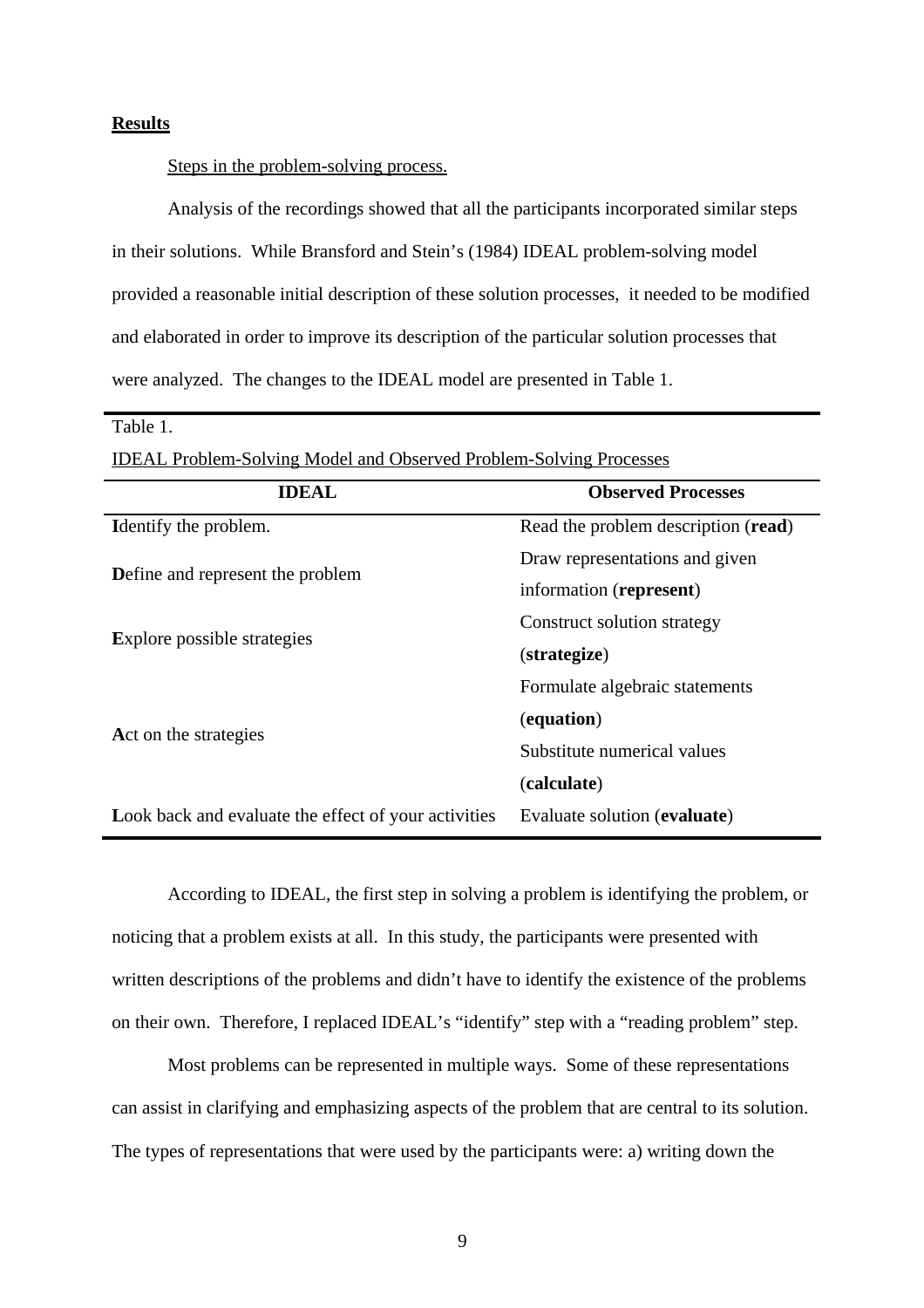problems' given numerical information, b) drawing free-body-diagrams, and c) sketching problems' geometrical settings. The drawing of these three external representations of the problems was considered the equivalent of IDEAL's "define and represent" stage.

According to IDEAL there is a stage at which the problem-solver "explores" various strategies for solving the problem and chooses one from them. The participants in this study explored various strategies only when they seemed unsure of how to go about solving the problems. In the three well-defined problems the choice of how to solve them was often almost automatic, occurring so quickly that no other options were explicitly considered. Often the participants explained how they were going to solve the problems as they were doing so. The only participants who spent time explicitly exploring various options for solving the well-defined problems were those who did not succeed in solving them. Only in the solution of the ill-defined problem did all the participants explicitly spend time strategizing on how to proceed. I decided to rename IDEAL's "explore" step as "construct solution strategy."

Once a solution strategy had been chosen, many participants developed mathematical equations describing the problem and the model used to solve it (Newton's  $2<sup>nd</sup>$  Law of motion, the conservation of momentum, etc.). While these equations are representations of the problems and as such their development could be considered part of the "draw representations and given information" step, I chose to list them as a separate step in problem-solving process because they usually occurred at later stages in the solutions. These equations were developed as either general mathematical statements, using variables which were substituted for values later on, or else they were developed as specific numerical statements that incorporated the values taken from the problems' given information from the very start. Although the development of these equations and the use of them to calculate numerical results are the equivalent of IDEAL's "act on strategy" stage, I treated them here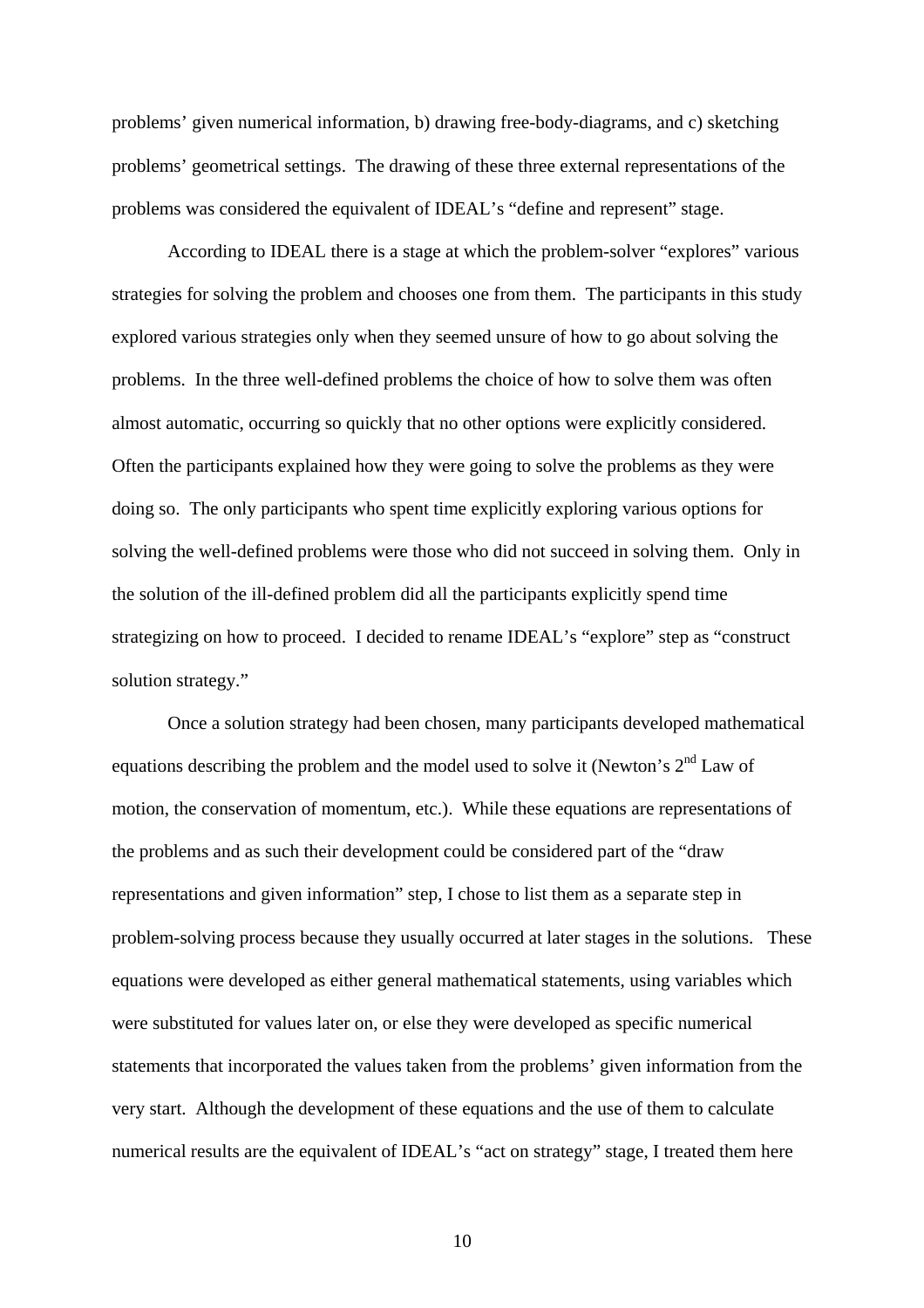as two distinct steps, "formulate algebraic representations" and "substitute numerical values", since some of the participants clearly made the same distinction. I combined these two steps when the participant made no distinction between them.

IDEAL's "look back and evaluate solution" was apparent in most of the solutions. Some of the participants were continuously evaluating their solutions while they were constructing them, not only when they had received a final result.

### The well-defined problems: Individual problem-solving strategies.

After reading each problem, participant A moved immediately to writing down equations or making a drawing. He did not seem to require any time to strategize out how to solve them. He only explained his solution strategy after being asked, "What are you doing?" He often explained what he was doing as he was doing it. The only time he explicitly evaluated his solution was when there was something that seemed unusual or unexpected. In problem 3 this occurred when considering the units of the 0.15 in the given formula for the kinetic coefficient of friction. Other than in this occurrence, his solutions seemed to require no conscious effort on his part. There were several incidences when participant A combined different stages in the problem-solving process, engaging in both of them simultaneously. For example, the equation he developed in problem 1 was based, from the very start, on the numerical values given in the problem rather than on general variables. Figure 1 is a temporal representation of participant A's solution to problem number 3.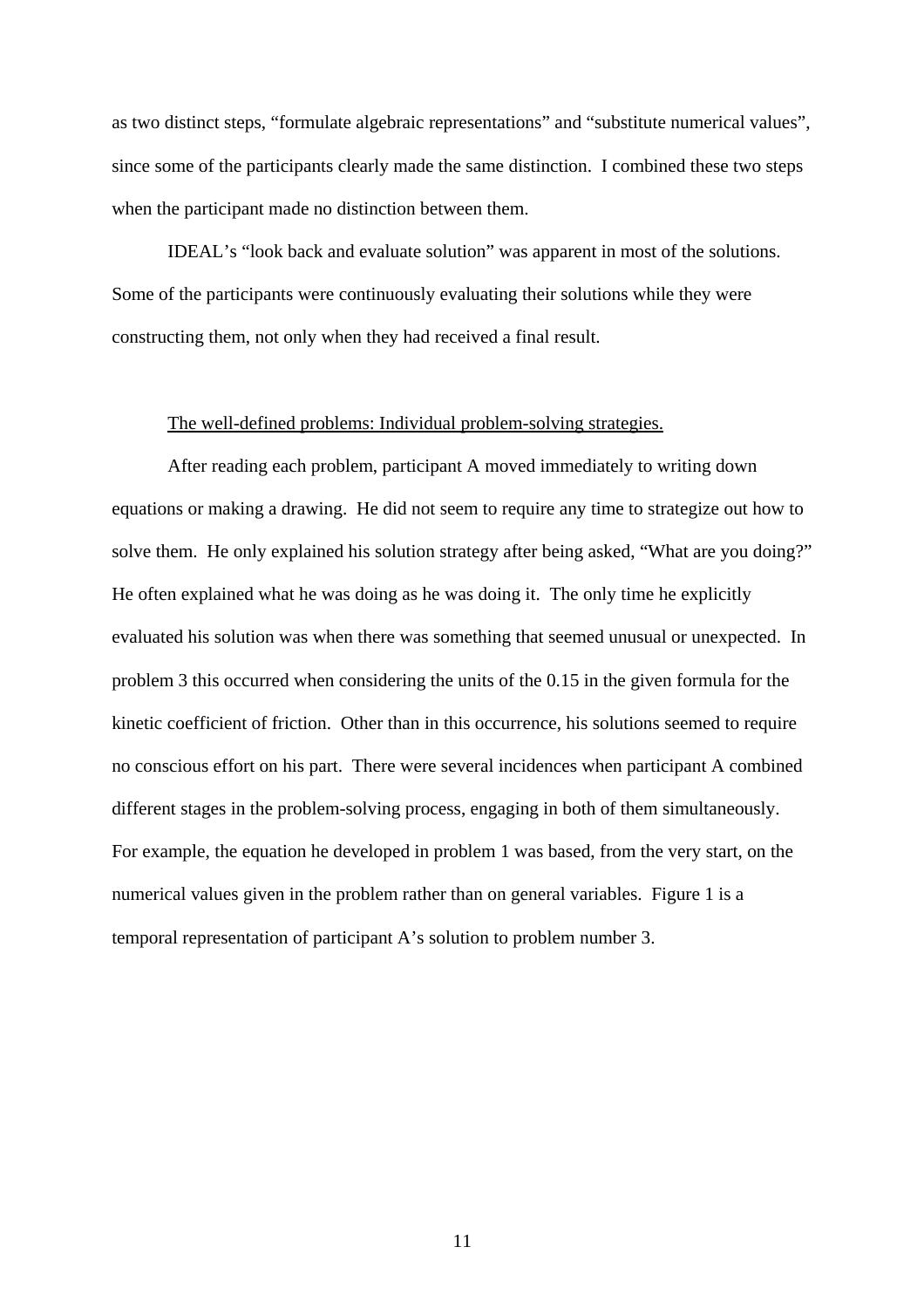

Figure 1: Participant A's Solution to Problem #3

As Figure 1 shows, Participant A's solution to problem #3 proceeded linearly from one step to the next in the sense that there was no explicit looking back; once a step was done it was not returned to. Very little time was spent strategizing and this occurred only after being prompted by me.

Participant B read through the problems quickly and did not return to the written text again. He invested little time in constructing graphic representations of the problems. He did not seem to be solving the problem but rather explaining, as he would to a student, how he would expect the problem to be solved. Thus he often spoke in general terms, elaborated on the reasons why his suggested solution procedures were reasonable, and did not actually calculate a final numerical result for any of the problems, preferring to leave the final result in algebraic form. He did not explicitly evaluate any one of his solutions to the three welldefined problems. He called the first two problems "typical of textbooks" and expected that his students would be able to solve them.

Participant C invested much time in the representation process. She would read a sentence from the text and translate it into another representation. Then she would read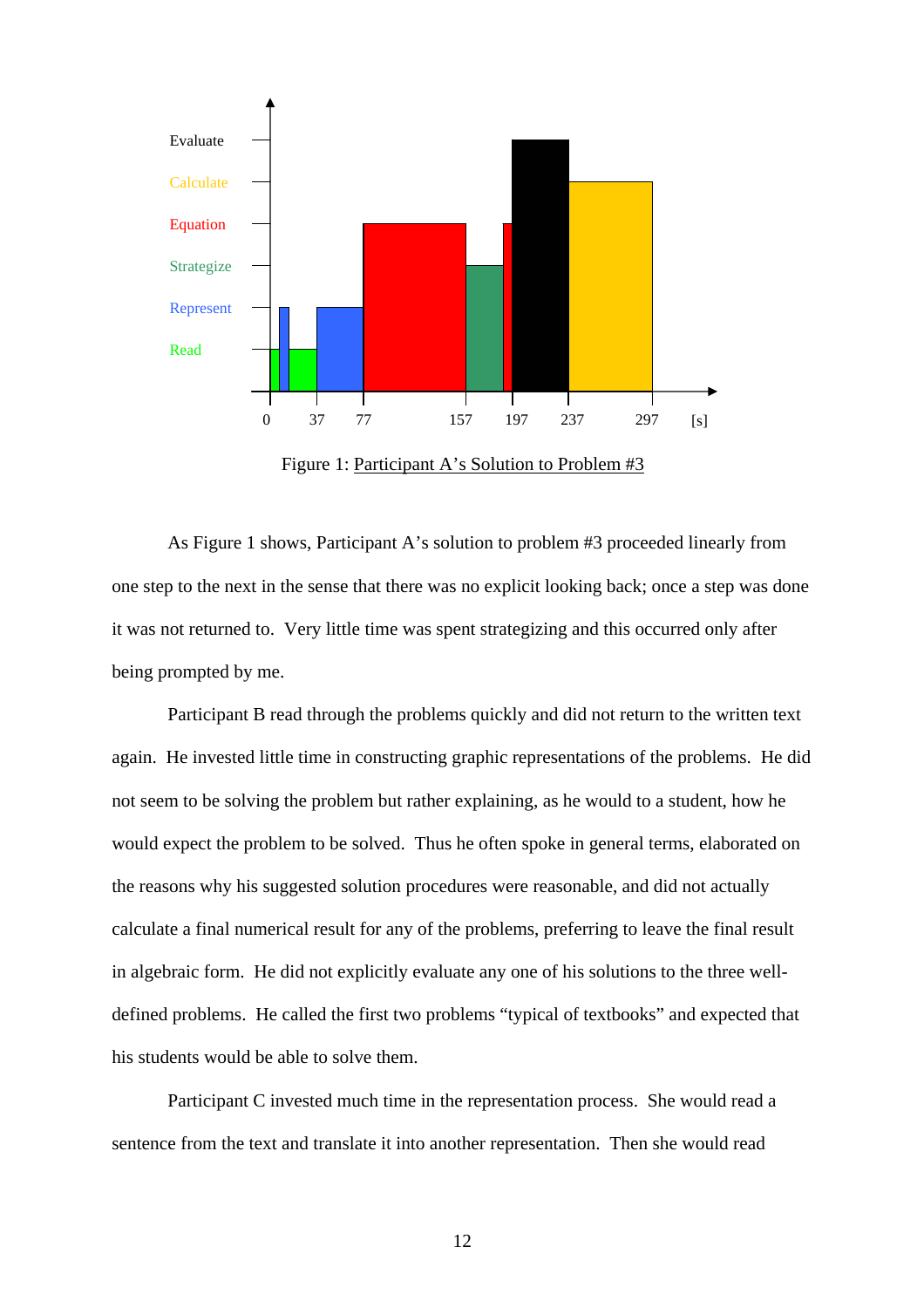another sentence and translate this sentence as well. She explained that she does this on purpose so that she does not have to go back to the written text. Only when this translation process was complete did she begin to construct a solution strategy. Much of her strategizing occurred while creating further representations. Figure 2 is a temporal representation of participant C's solution to problem number 3.



Figure 2: Participant C's Solution to Problem #3

Like participant C, participant D would read a sentence or part of a sentence and then either make a drawing or write down a numerical given, read another section, write down another given, and so on, until he had read through the entire text. He thought that the first question might be difficult for some students because it involved multiple steps and multiple unit transformations. On the other hand, he found the second question straightforward. He did not succeed in solving the third question, even though I gave him a hint midways. He was confused by the speed-dependency of the coefficient of friction. His attempt to solve this problem was characterized by periods of silence that had been absent when he solved the first two problems.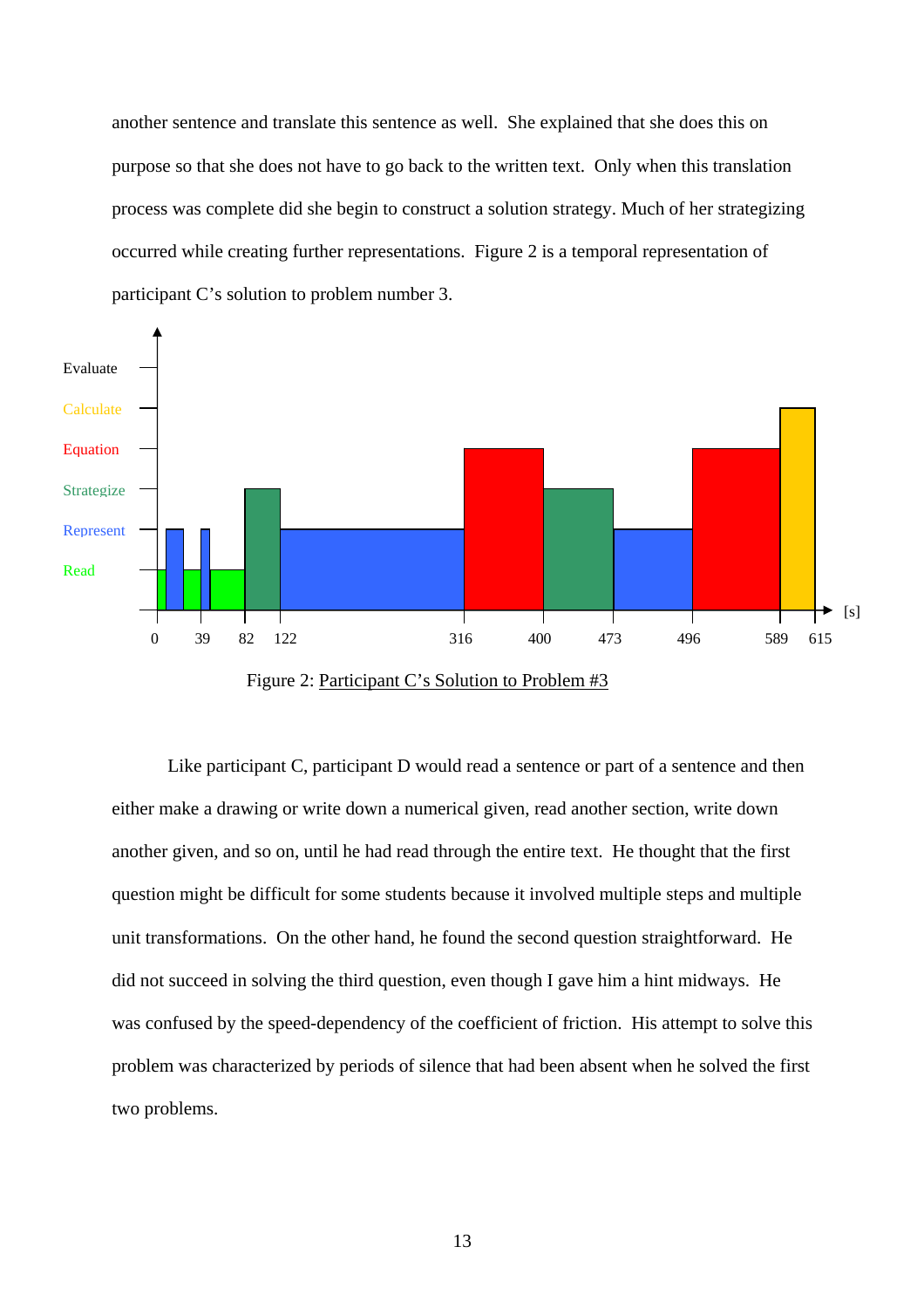Participant E was the most methodological of all. He worked slowly and carefully, making careful drawings. He spent more time on the problems than any other participant. He too wrote down all the givens and did not return to the written text. He developed general equations as far as possible before replacing variables with numerical values. He was very clear and precise about explaining what he planned on doing. Unlike several other participants, he did not strategize while writing; he explained what he planned on doing in a very clear and precise manner and then proceeded with his plan. He did not combine stages together. He incorporated all six problem-solving stages into all of his solutions.

Participant F, like participant E, described very clearly what he planned on doing. Unlike participant E, he wrote down initial equations but did not develop them. He said he had solved many problems like these as a student and as a teacher.

Participant G did not think ahead to see what would be a useful solution strategy. At each step she considered what might be done at that given stage with the information she had, did it, and then thought about what could be done now, and so on. She did not succeed in solving the second and the third problems. Much of her time was spent trying to recall formulas that might assist her. Her struggle with these two problems was characterized by several periods of silence as she contemplated what to do next. Often she reread the text as if looking for a clue that might give her a direction. Apparently she did not retain a deep enough understanding of Newtonian mechanics in order to deal successfully with these problems.

### Well-defined problems: General patterns.

Tables 2, 3, and 4 present the times in seconds that the participants spent engaged in the different stages of problems 1, 2, and 3 (Chi, 1997).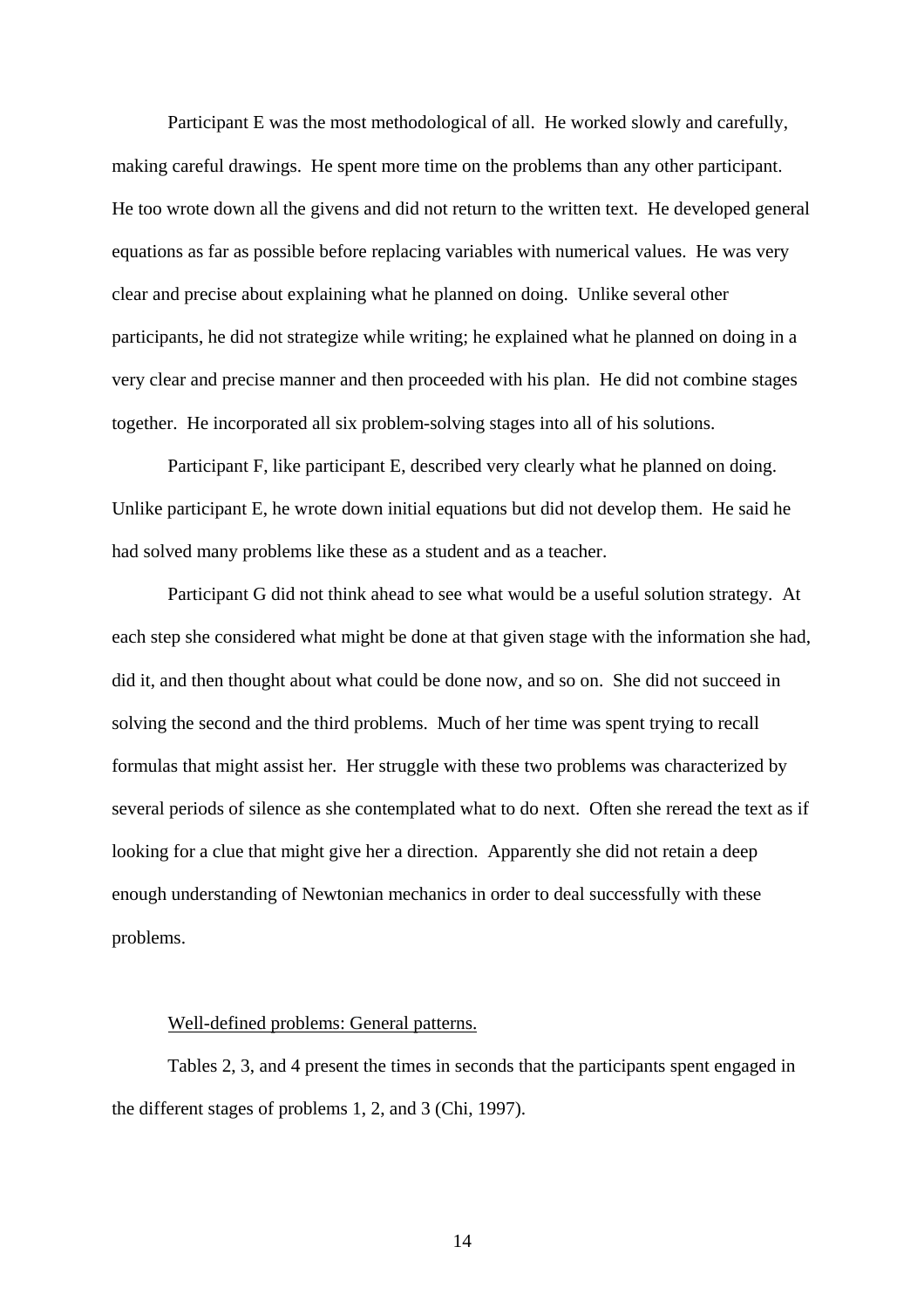## Table 2.

|               | Reading | Representing      | Strategizing | Developing<br>Equation | Calculating | Evaluating<br>Result     | Total<br>Time |
|---------------|---------|-------------------|--------------|------------------------|-------------|--------------------------|---------------|
| Participant A | 33      |                   | 20           | 199                    |             | $\overline{\phantom{a}}$ | 4:12          |
| Participant B | 20      | $\qquad \qquad -$ | 33           | 77                     |             | $\overline{\phantom{a}}$ | 2:10          |
| Participant C | 52      | 105               | 81           | 47                     | 297         | $\overline{\phantom{a}}$ | 9:42          |
| Participant D | 29      | 19                | 46           | 100                    |             | 49                       | 4:03          |
| Participant E | 43      | 72                | 79           | 72                     | 415         | 36                       | 11:57         |
| Participant F | 37      | 24                | 54           | 13                     | 128         | 81                       | 5:37          |
| Participant G | 19      | 19                | 89           | 39                     | 147         | 6                        | 5:19          |

## Time Distribution in Seconds for Problem 1

## Table 3.

## Time Distribution in Seconds for Problem 2

|               | Reading | Representing | Strategizing                   | Developing<br>Equation | Calculating | Evaluating<br>Result     | Total<br>Time |
|---------------|---------|--------------|--------------------------------|------------------------|-------------|--------------------------|---------------|
| Participant A | 33      | 30           | 18                             | 17                     | 59          | $\blacksquare$           | 2:39          |
| Participant B | 24      | $\,8\,$      |                                | 52                     | 90          | $\overline{\phantom{a}}$ | 2:54          |
| Participant C | 33      | 51           | 28                             | 30                     | 112         | $\blacksquare$           | 4:14          |
| Participant D | 27      | 9            | 27                             | 19                     | 76          | $\overline{\phantom{a}}$ | 2:38          |
| Participant E | 27      | 52           | 38                             | 66                     | 79          | 11                       | 4:33          |
| Participant F | 17      | 24           | 26                             | 7                      | 69          | $\blacksquare$           | 2:23          |
| Participant G | 45      |              | 181<br>(Including<br>silences) | 45                     | 77          | $\overline{\phantom{a}}$ | 5:48          |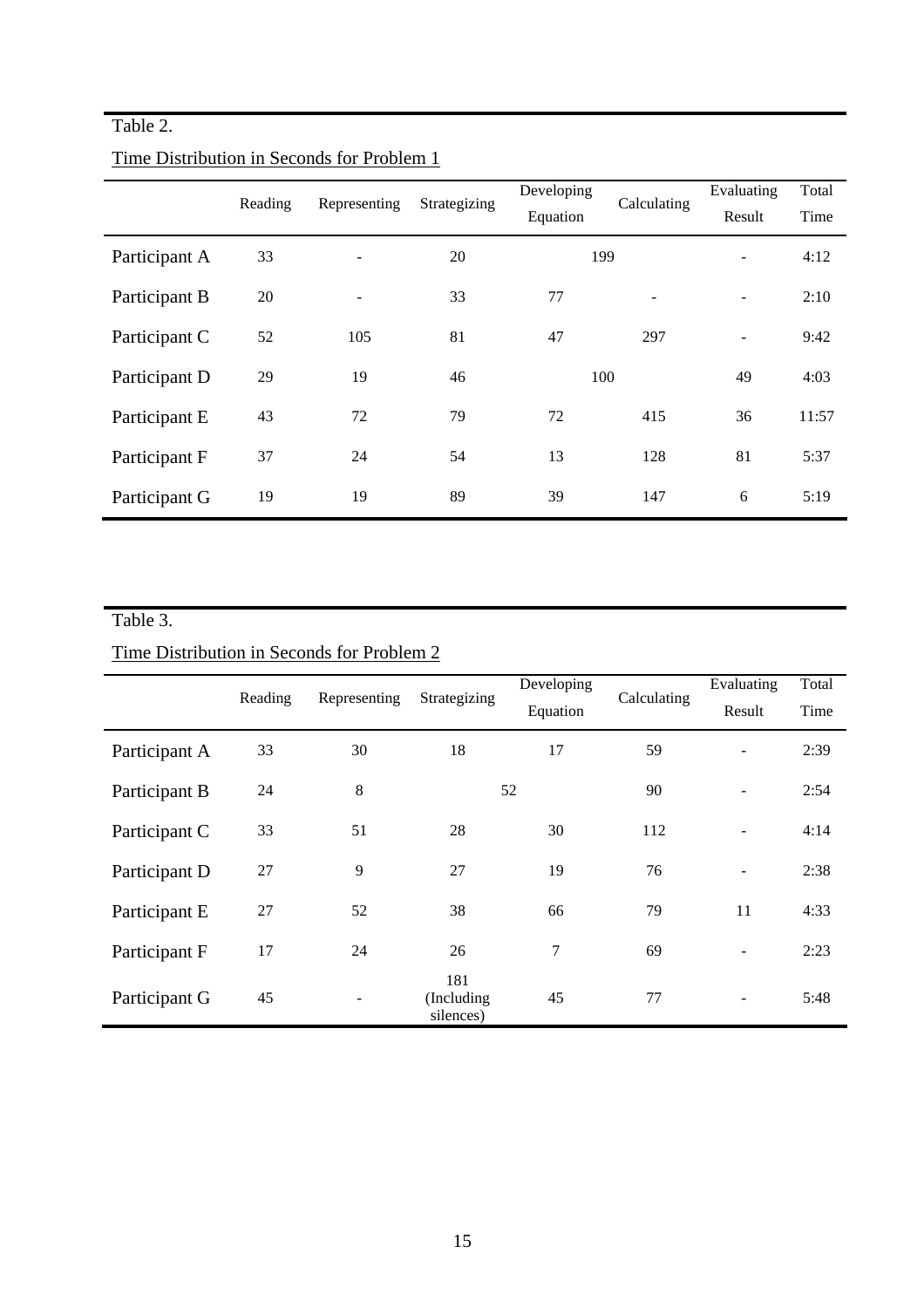### Table 4.

|               | Reading | Representing |                                | Developing |             | Evaluating               | Total |
|---------------|---------|--------------|--------------------------------|------------|-------------|--------------------------|-------|
|               |         |              | Strategizing                   | Equation   | Calculating | Result                   | Time  |
| Participant A | 30      | 48           | 32                             | 89         | 59          | 39                       | 4:57  |
| Participant B | 24      | 82           | 24                             | 106        |             | $\overline{\phantom{0}}$ | 3:56  |
| Participant C | 62      | 202          | 111                            | 191        | 49          | $\overline{a}$           | 10:15 |
| Participant D | 34      | 26           | 257<br>(Including<br>silences) | 5          | 107         | $\overline{\phantom{a}}$ | 7:09  |
| Participant E | 60      | 114          | 102                            | 270        | 24          | 30                       | 10:00 |
| Participant F | 25      | 30           | 74                             | 22         | 96          | L,                       | 4:07  |
| Participant G | 17      | 22           | 93<br>(Including)<br>silences) | 54         |             | $\qquad \qquad -$        | 3:06  |

### Time Distribution in Seconds for Problem 3

When we look at the results of temporal analyses of the three well-defined problems, a number of patterns become apparent:

- 1. In general, "reading" was the shortest stage, taking on average 10%, 14%, and 10% of the solution time in the first, second, and third problems respectively.
- 2. In problems 1 and 2, where there was little place for equation manipulation, the participants spent most of there time calculating a numerical result. In problem 3 many participants shifted their emphasis to equation manipulation.
- 3. More participants evaluated their answers to problem 1 than to the other problems. This is because this problem, unlike the other two, involved the conversion of units, of which several participants were unsure.
- 4. Participants A and B, the professors, spent significantly less time strategizing in problems 1 and 3 than the other participants. Problem 2 was the most familiar of the three problems. All the participants said that they had solved many, many problems that were very similar to problem 2. While this was true of problem 1 as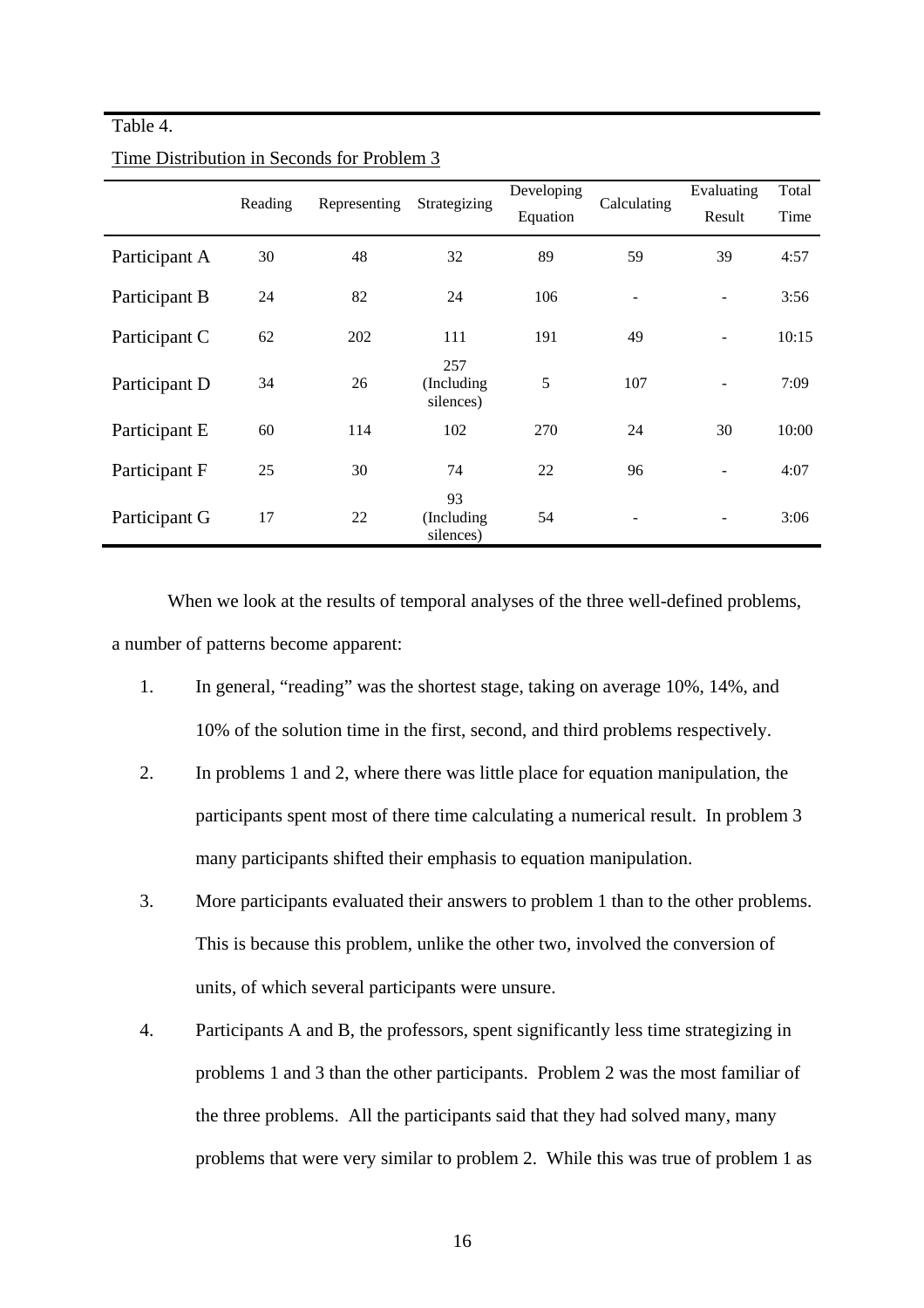well, the geometry and units involved made the problem a bit less recognizable. The block sliding down the inclined plane in problem 3was also a very familiar setting, but not for terminal velocity problems.

### The ill-defined problem: Individual problem-solving strategies.

Participant A was the only one who fully solved the ill-defined problem. While solving the well-defined problems he was quick and self-confident. Now, he was pensive, at times silent. Often he seemed to be speaking to himself rather than to me. For example: "I know the density of water but have no idea how much rain is hitting my umbrella per second and how fast it is coming down…ta ta ta…raindrops are falling on my head…interesting question…" He realized very quickly that he needed to constrain the problem: "I'm going to make a number of assumptions. Rain comes down in streaks… I'm going to do an approximation of continuous flow…I need to think of the velocity of a cylinder of water coming down on the umbrella…How high are the clouds? Free fall… I'm going to throw in a number – 200m. But that's wrong, irrelevant, because [the raindrops] quickly reach terminal velocity. At what speed does rain fall on my head? Interesting…hmmm…like parachutes."

Rather than planning out in advance what was needed in order to solve the problem, he broke the problem down into sub-problems and dealt with each independently, conducting an interim summary at the end of each sub-problem: "What do I have so far? This is the total mass hitting per second…If I multiply this by v [the speed of the raindrops] I have the force on the umbrella." The interim summaries included a check of the general behavior of the equations he had developed, such as" "What would happen if a [the radius of a raindrop] became very small…?"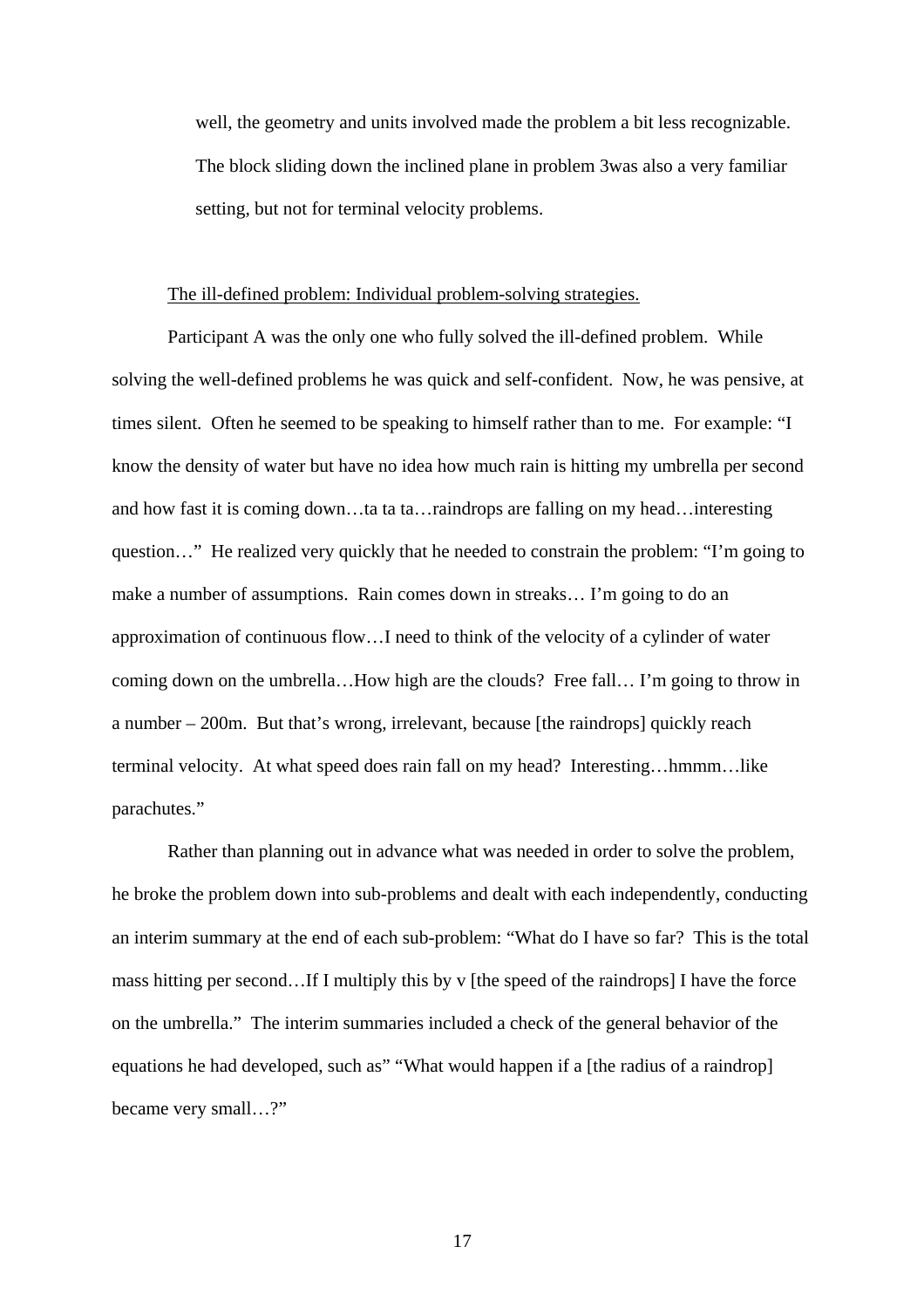Drawings were made after periods of silence or of developing a strategy rather than after the reading of the text. In the interview that followed the problem-solving session, participant A said that the drawings were not an aid to guide his thinking, but rather that he drew them only after he had decided how to proceed and then he used them to make sure he wasn't confusing directions, vector components, geometries, etc. This would imply that he had decided how to solve the well-defined problems already while reading the text, since he made his drawings immediately after he finished reading. Figure 3 is a temporal representation of participant A's solution to the ill-defined problem.



As Figure 3 demonstrates and unlike his solutions to the well-defined problems, participants A's solution to the ill-defined problem did not proceed linearly from one step to the next. He divided the problem into 3 sections and worked on each section separately, but within each section he jumped back and forth between strategizing and developing equations. In stark contrast with the well-defined problems, much of his time here was spent strategizing. Each section ended with an explicit evaluation stage.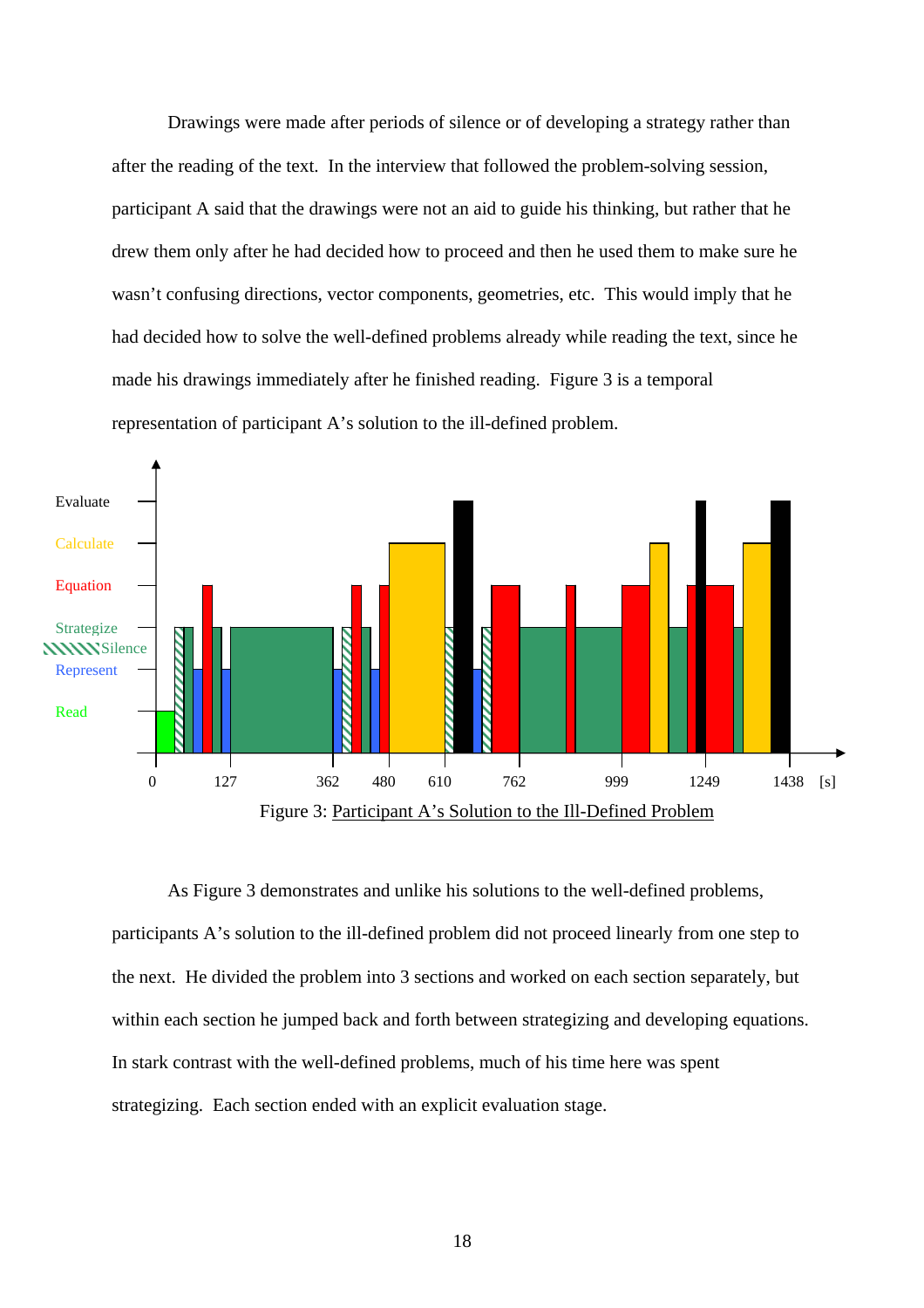Participant B began by explaining that he thought the problem of estimating the force of the rain striking the umbrella was irrelevant. He said that based on personal experience the typical failure mode of an umbrella was due to wind force and not rain force. If at all, he expected that the distribution of the rain force across the surface of the umbrella rather than its total downward force would be important. Thus he recommended expanding the scope of the problem. He then proceeded to consider which quantities determine the total downward force: "Let's say we have rain falling at a certain rate, where a certain amount of mass strikes the umbrella…a certain amount of mass falls per second per unit area…all the forces in this problem will scale with this…they'll also scale with the velocity of the rain, because this is a momentum transfer problem like we had in the earlier collision problem." He then discussed the value of assumptions: "Lot's of physicists would first calculate a kind of a back-of-theenvelope type calculation where they would take a circular umbrella …you might assume then for the velocity of the rain some number which is characteristic of the kind of terminal velocity that raindrops might reach…now there isn't really a number that is characteristic of the terminal velocity of raindrops, instead there's a range of numbers, I suppose…in would range all the way from fog where the drops are suspended in the air to heavy rain where the drops fall at, let's say, 30 – 40 meters per second…so you could assume a value for the rain's velocity, but there isn't any real point in doing that. What we should do instead is just calculate an expression that will give an understanding of the scaling, how does the force depend on the nature of the rain." However, he did not proceed to develop such an expression but instead returned to the importance of considering the bending moments created by the rain's distribution over the umbrella. Again, like in the well-defined problems, there was a sense that he was explaining how the problem should be solved rather than actually solving it.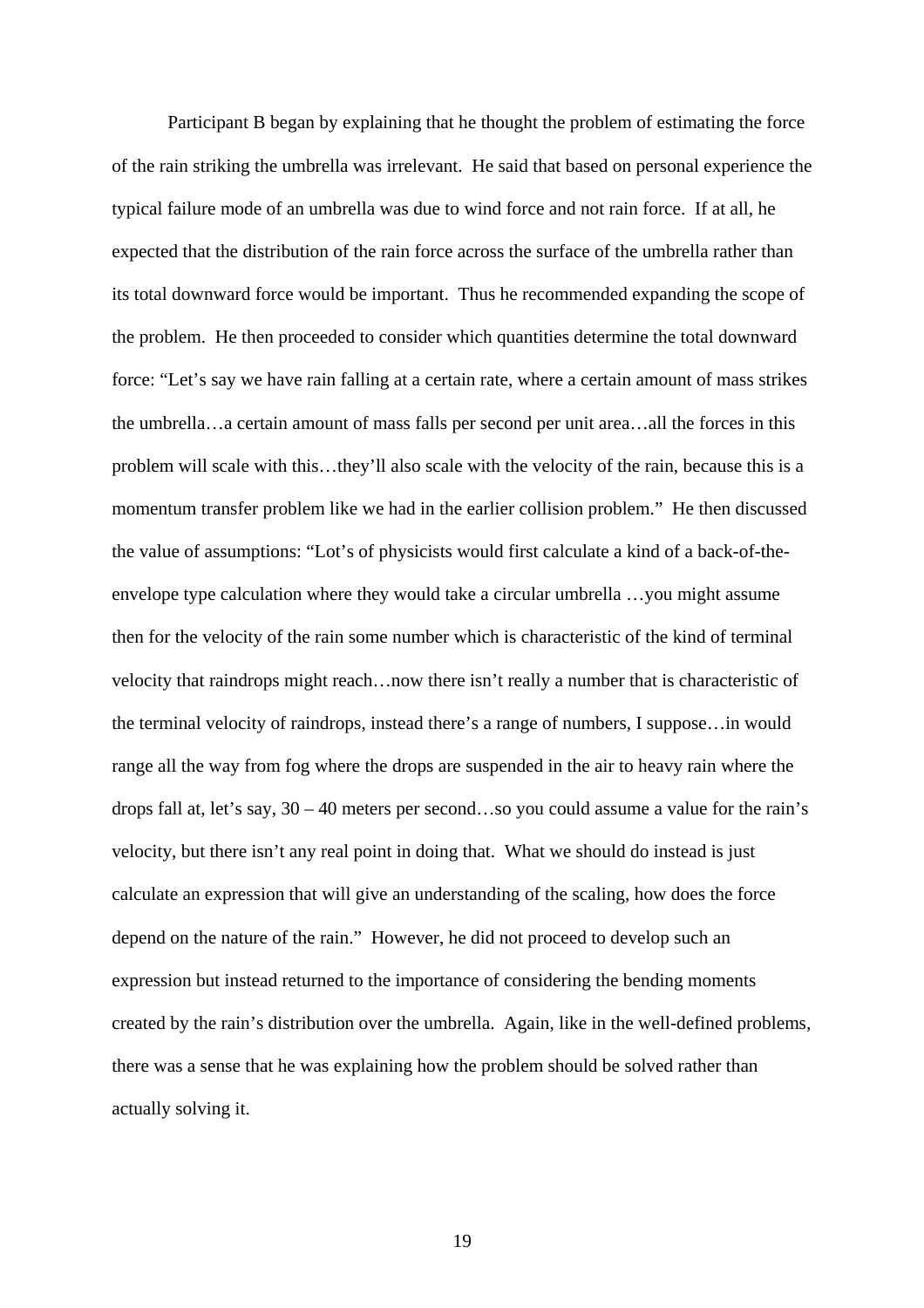Participant C was one of the few who noticed a similarity between the ill-defined and one of the well-defined questions. When considering how to calculate the force a single raindrop exerts on the umbrella, she said: "Raindrops don't bounce…It's like a little impact thing, like the problem we just did, with the ball bouncing…" She realized she needed data beyond what was given by the problem but didn't know how to generate it. She thought of doing experiments as a way of generating the missing data. The possibility of making subjective assumptions did not occur to her: "How do you figure out the mass of a typical raindrop? I could go out in the rain [laughing to herself] and catch one and measure its volume! Or I could take an eye-dropper and drop a typical drop of water… I have no sense of typical sizes; I'm not good at these sorts of things." Her attempted solution was characterized by many periods of silence, going back and forth between strategizing and drawing. After a bit over 14 minutes she gave up, saying: "I don't like this question because there are too many things I don't know." Figure 4 is a temporal representation of her solution to the ill-defined problem.



Figure 3: Participant A's Solution to the Ill-Defined Problem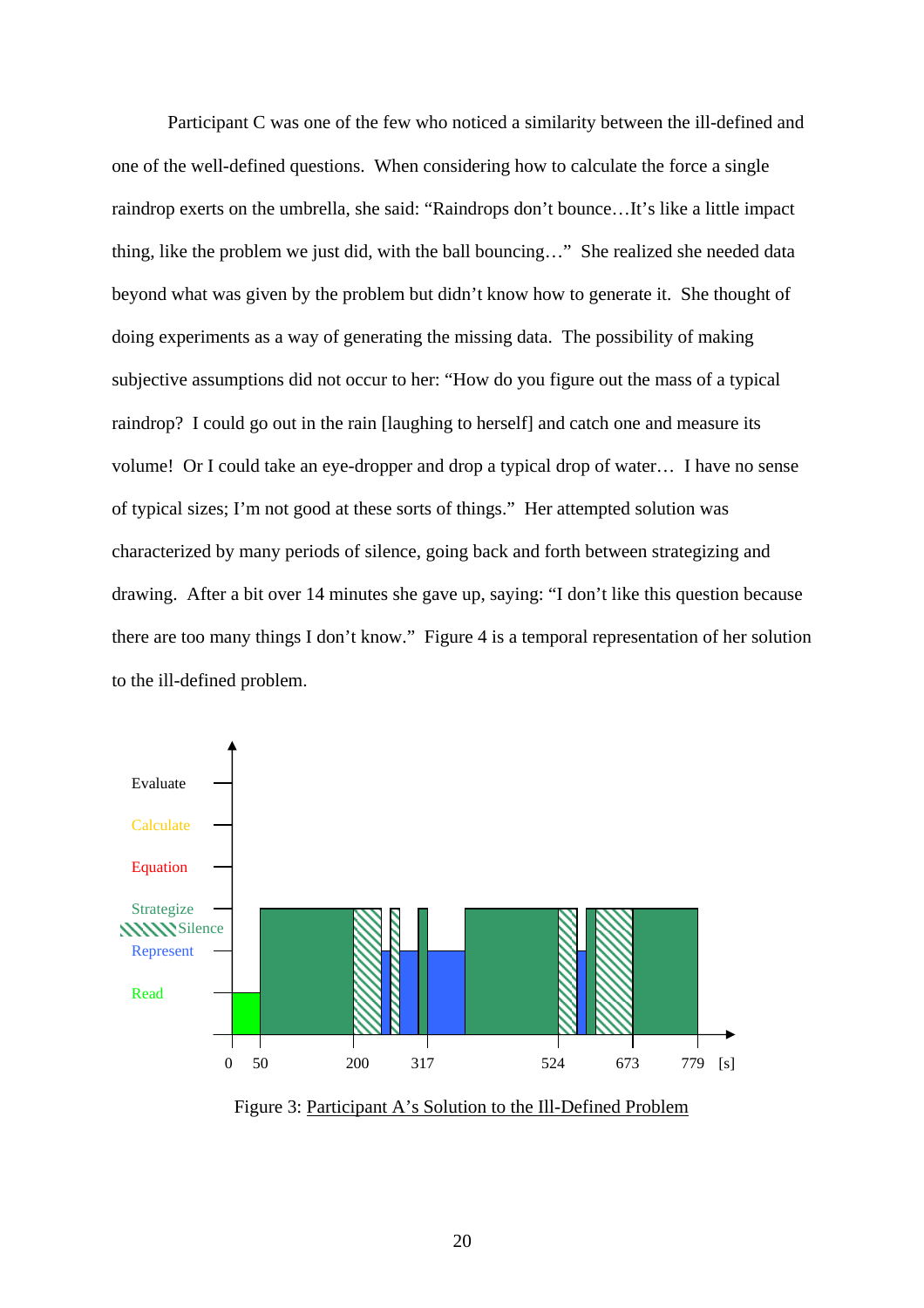Participant D also thought that the force of the rain was probably unimportant: "My hunch would be that if we would figure that out [the force of the rain on the umbrella] it would be very small, and that the force on an umbrella does not really depend on the rain." He realized he needed data of the speed of the rain and its impact time, but did not consider the possibility of making assumptions that would give him rough estimates of these values. Instead he thought of ways to find validated values: "I need to look up or ask someone or measure the speed of a raindrop falling…I would need to use a camera to determine how long it takes a raindrop to stop [when hitting an umbrella]. Or I could drop drops of water on a plate and use a force probe to determine the force applied by a single raindrop." Like participant C, participant D too was drawn to the option of doing experiments to obtain the needed data. His strategizing ignored the importance of the amount of water falling. He made no progress in solving the problem beyond sketching an umbrella and discussing ways to find missing data.

Participant E begin by critiquing the narrowness of the problem: "Based on my personal experience, the failure mode of an umbrella is not caused by the rain falling but by the wind blowing." He then discussed the need for additional information: "Since I don't really know the umbrella's size, what I really need to figure out is the pressure applied to the umbrella…to do this I need to know how to characterize rain flux. I need to know the speed of falling rain and what is known about the amount of rain that comes down in different kinds of storms. I'm not sure how to figure that out…One way to do this would be to come up with some guesses or to look up info on rainfall." Although participant E knew what he needed to know and realized that making guesses could be a reasonable way of obtaining this information, he did not make any assumptions or estimates.

Participant F knew what needed to be done but couldn't do it. For example, he said: "I don't think I can solve this problem under these circumstances without knowing the size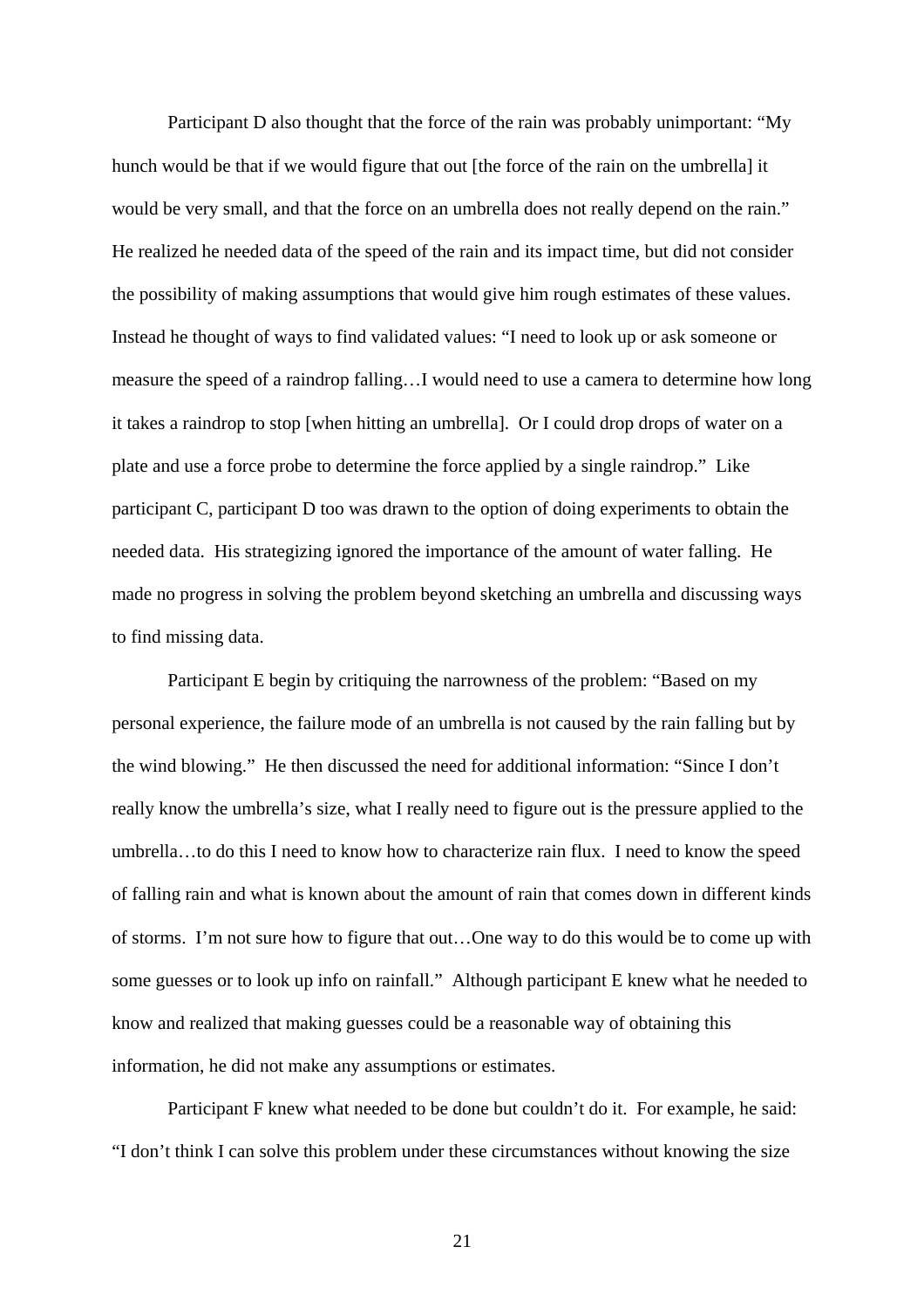and shape of the umbrella. So I'll need to make some assumptions about these." However, he never made these assumptions. In another case: "I would take the biggest possible rainfall and largest possible umbrella… I need to go with the limiting case. I'll imagine I'm standing with the umbrella under a vertical river. I need to calculate the total impulse. Force is impulse per time. I need to make assumptions about how fast [the] water is falling and the shape of the umbrella." Again, while he realized the need to make assumptions, he never actually made them. His attempted solution of this problem, unlike his solutions to the three well-defined problems, was characterized by several periods of silence, of re-reading the text.

Participant G, after reading the question, said: "This is a question I hope my engineering friends could answer. It's not a physics problem but rather a design question; it's wide open...Only a cruel professor would give this to his physics students...I've not seen questions of this sort. I think this would have been more interesting than the questions I saw as a student."

### The ill-defined problem: General patterns.

The most prominent feature that is immediately apparent is that only participant A succeeded in solving the problem! While participants B through F strategized how they would go about solving the problem and generated models that could have perhaps led to a successful solution, they never put their strategy to test; they never actually developed a mathematical representation of the problem. Participant B wrote down a general relation that described the relation between the mass flux and pressure, but never elaborated and developed this relation so that it would correspond with the features of the problem. Participant G never got beyond the stage of reading, since, as the analysis of the well-defined problems showed, she lacked the necessary content knowledge.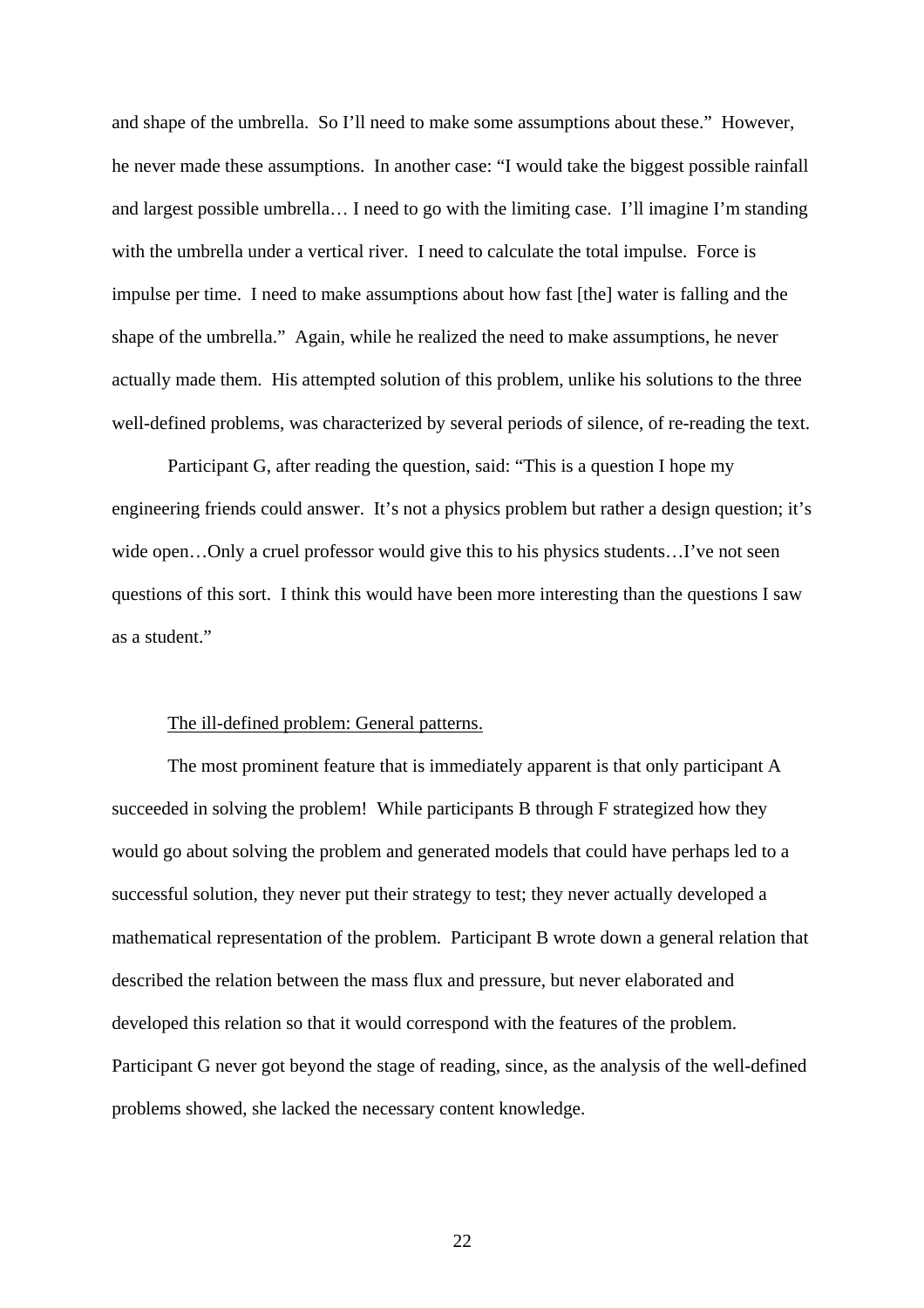Another major feature was the existence of periods of silence, with the participants contemplating how to proceed. Although the participants were supposed to "think-aloud", at times the cognitive demand of the problem facing them was too great for them to think and talk about it simultaneously. When questioned about these periods of silence, all the participants responded that they had felt the need to "straighten out their thoughts." These periods of silence occurred in the solutions to the well-defined problems only when the participants did not know how to proceed did. Clearly, solving the ill-defined problem was much more difficult than solving the well-defined problems.

An additional interesting finding is that the process of solving this problem was nonlinear. When solving the well-defined problems, the participants proceeded linearly from one step to the next, seldom returning to an earlier step to modify, add, or amend something they had done then. On the other hand, participant A jumped back and forth from between "strategizing" and "developing an equation" while dealing with the ill-defined problem. Participant D jumped back and forth between the "strategizing" stage and the "reading" stage, looking for additional information, just as participant G had done while attempting to solve the second problem. Clearly he felt he was missing something necessary to solve the problem.

Table 5 presents the time the participants spent engaged in the different stages of problem 4, the ill-defined problem.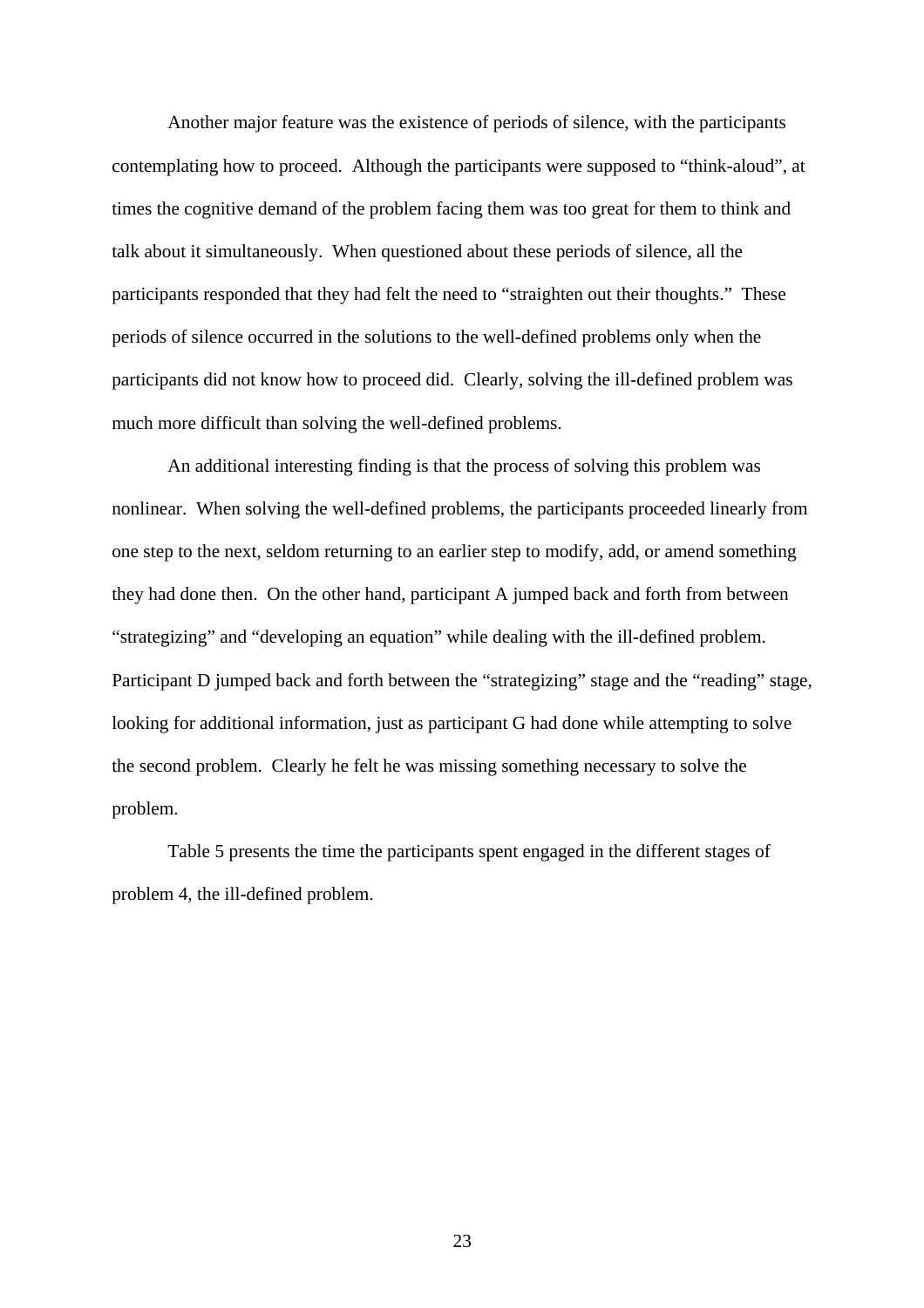### Table 5.

|               | Reading          | Representing                  | Silence                                     | Strategizing                                                | Developing                                    | Calculating                | Evaluating                | Total |
|---------------|------------------|-------------------------------|---------------------------------------------|-------------------------------------------------------------|-----------------------------------------------|----------------------------|---------------------------|-------|
|               |                  |                               |                                             |                                                             | Equation                                      |                            | Result                    | Time  |
| Participant A | 39               | $4 + 2 + 3 + 10$<br>$+9=28$   | $30 + 13$<br>$+12+$<br>$19 + 28$<br>$= 102$ | $27 + 19 + 235$<br>$+16+117+$<br>$107 + 55 + 27$<br>$= 603$ | $6 + 5 + 33 + 61$<br>$+13+73+35$<br>$+63=289$ | $130 + 55 +$<br>$60 = 245$ | $51 + 32 + 49$<br>$= 132$ | 23:58 |
| Participant B | 34               | $13 + 9 = 22$                 | $22 + 11$<br>$+9+20$<br>$+12=$<br>74        | $63+51+15+$<br>$22 + 12 + 42 +$<br>$105 + 46 = 356$         | 36                                            |                            |                           | 8:42  |
| Participant C | 50               | $13 + 25 + 63 +$<br>$7 = 108$ | $36 + 44$<br>$+60=$<br>140                  | $150 + 35 + 144$<br>$+7+106=$<br>442                        |                                               |                            |                           | 12:20 |
| Participant D | 40               | 46                            | $50 + 21$<br>$+21=$<br>92                   | $42 + 46 + 94 =$<br>182                                     |                                               |                            |                           | 6:00  |
| Participant E | $46 + 9 =$<br>55 | $66 + 30 = 96$                | $9 + 20 +$<br>$25 = 54$                     | $80 + 50 + 120$<br>$+360=610$                               |                                               |                            |                           | 13:35 |
| Participant F | $46 + 9 =$<br>54 | $66 + 30 = 96$                | $9 + 20 +$<br>$25 = 54$                     | $80 + 50 + 120$<br>$=$ 360 $=$ 610                          |                                               |                            |                           | 13:34 |
| Participant G |                  |                               |                                             |                                                             |                                               |                            |                           |       |

Time Distribution in Seconds for the Ill-Defined Problem

When we look at the results of temporal analysis of the ill-defined problem, a number of additional patterns become apparent:

- 1. The relative time spent on strategizing on the ill-defined problem was much greater than on the well-defined problems. The ill-defined problem was more difficult to solve than the well-defined problems, and because of its greater cognitive demand the participants needed to spend a larger portion of their time trying to make sense of the problem and constructing a solution strategy.
- 2. Only participant A really went beyond strategizing and acted on his strategy. All the other participants spoke of what they would do, what they needed to solve the problem, but none actually did anything other than strategize. Participant B wrote down a very general equation but did not develop it so that it would describe the specific conditions of this problem.
- 3. Little time was spent drawing representations.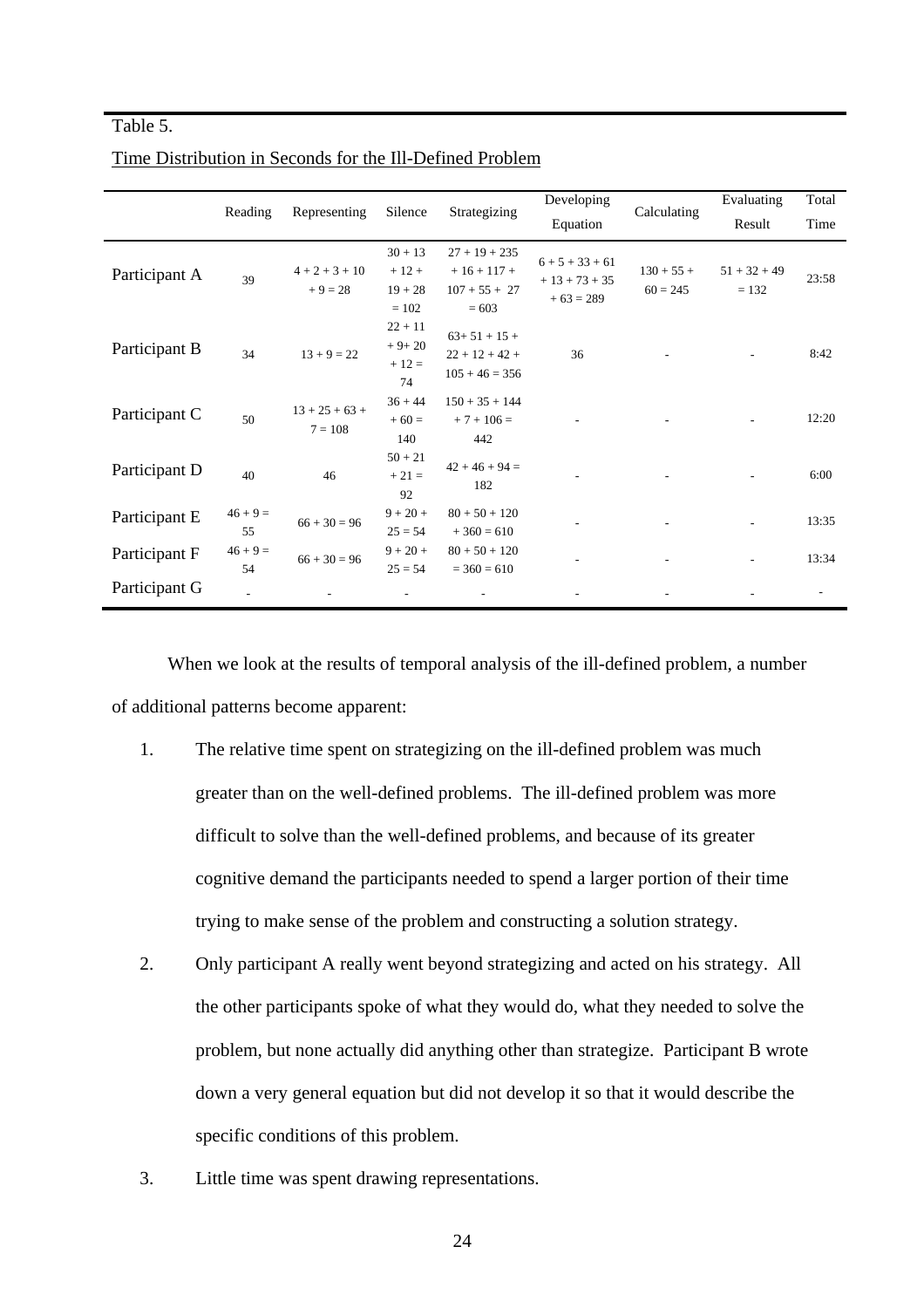### **Discussion**

Shin, Jonassen, and McGee (2003) showed that while domain-specific knowledge is needed to solve both well- and ill-defined problems in astronomy, ill-defined problems in astronomy apparently require an additional type of reasoning that students do not have because of the apparent limitations of their educational experiences. They did not investigate the characteristics of this type of reasoning. Assuming that there is no fundamental difference between the cognitive processes involved in solving problems astronomy or Newtonian mechanics, the present study demonstrates that the cognitive skill that is needed to solve ill-defined problems and is not developed in conventional educational settings is the ability to conceive of and apply subjective assumptions that constrain the solution space of an ill-defined problem and convert it into a well-defined problem. Most of the participants in the present study had the domain-specific knowledge needed to solve the ill-defined problem; many of them realized the need to make assumptions. However, only the two participants who had prior experience working with ill-defined problems made any relevant assumptions and only one of them implemented these assumptions.

The implication of this finding is that if we want students to be able to use their understanding of physics in making sense of and solving real-world problems we need to either give them experience applying their knowledge in real-world contexts or to develop learning environments in which students can construct both domain-specific knowledge and skill at analyzing and constraining ill-defined problems. Examples of such learning environments exist: Design-Based Science (DBS) (Fortus *et al.*, 2004) and Learning By Design (LBD™) (Kolodner *et al.*, 2003) curricula are structured around design problems, while Project-Based Science (PBS) (Krajcik *et al.*, 2003) units are based on complex, realistic driving questions. Indeed, students who constructed an understanding of a variety of scientific concepts while participating in DBS enactments, not just Newtonian mechanics but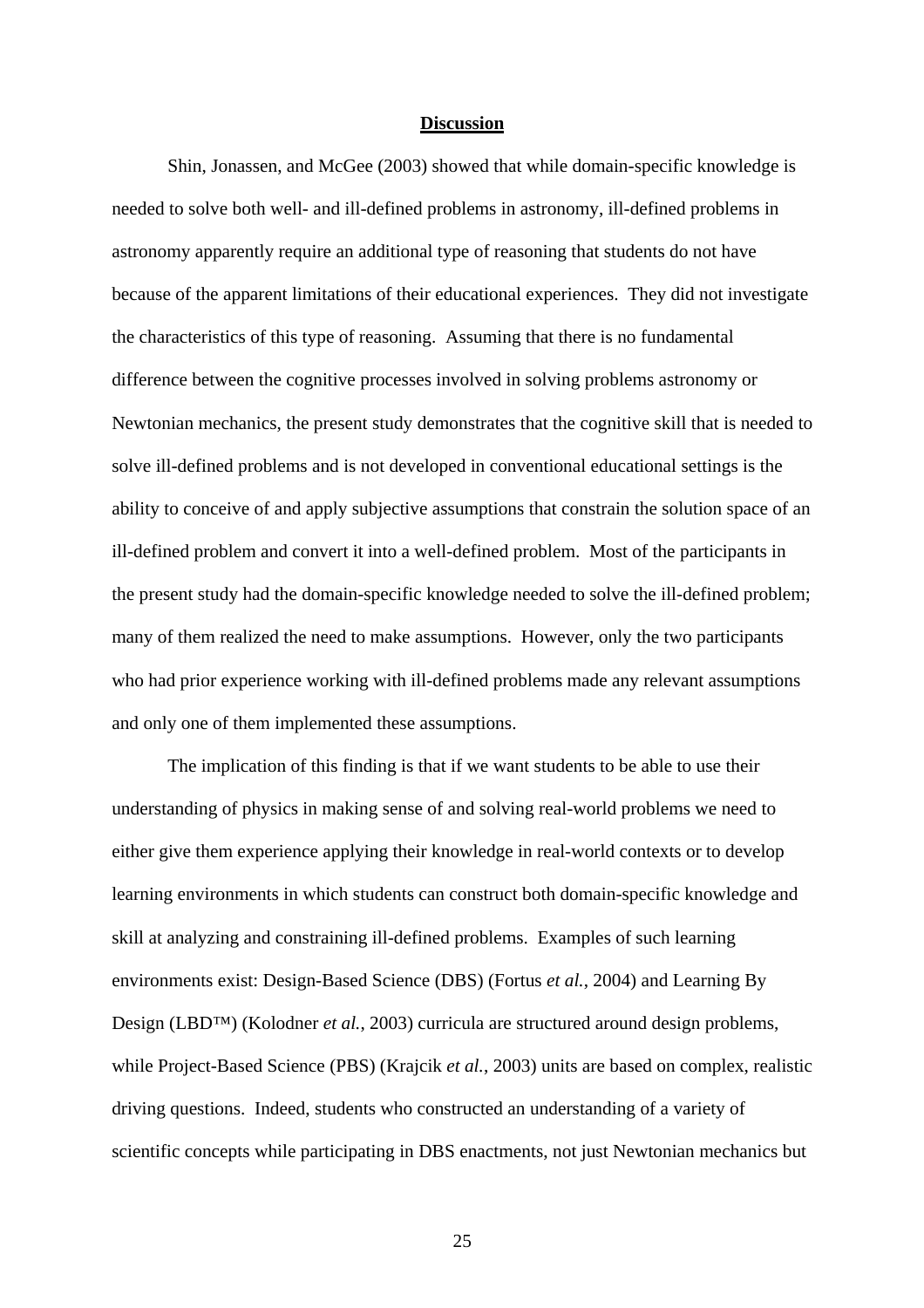also electrochemistry, thermodynamics and wave mechanics, were able to transfer their knowledge to new design problems that were based on similar physical concepts (Fortus *et al.*, 2002). Since the vast majority of traditional textbooks are based on well-defined problems, this finding supports and underscores the need for a new generation of curriculum materials that are based on complex real-world scenarios.

Another interesting finding is that few of the participants noticed any connection between the ill-defined problem and the well-defined problems that they had just solved. This is reminiscent of other studies (Gick & Holyoak, 1980; Reed *et al.*, 1974) in which participants were not able to apply the knowledge they had just constructed to a new, analogous situation. But unlike those studies where it was questionable whether the participants had constructed an abstract and generalized, and therefore transferable understanding of the needed concepts, or whether they just hadn't noticed the underlying similarity between the source and transfer problems, clearly here what was missing was recognition of the underlying similarity.

While solving the well-defined problems, none of the participants strayed beyond the context defined by these problems. On the other hand, several of the participants elicited images and connections to other contexts while working on the ill-defined problem. For example, participant A started humming the song "Raindrops are falling on my head." Participant F imagined himself standing with the umbrella under a waterfall. Several participants discussed the relative importance of considering the wind. While only participant A succeeded in solving the ill-defined problem, all the participants except participant G stated in the interviews that followed the problem-solving sessions that they found the ill-defined problem more interesting that the well-defined ones. They liked its open-endedness, it realism and lack of academic sterility. They wished that they had been given more problems of this sort during their physics education.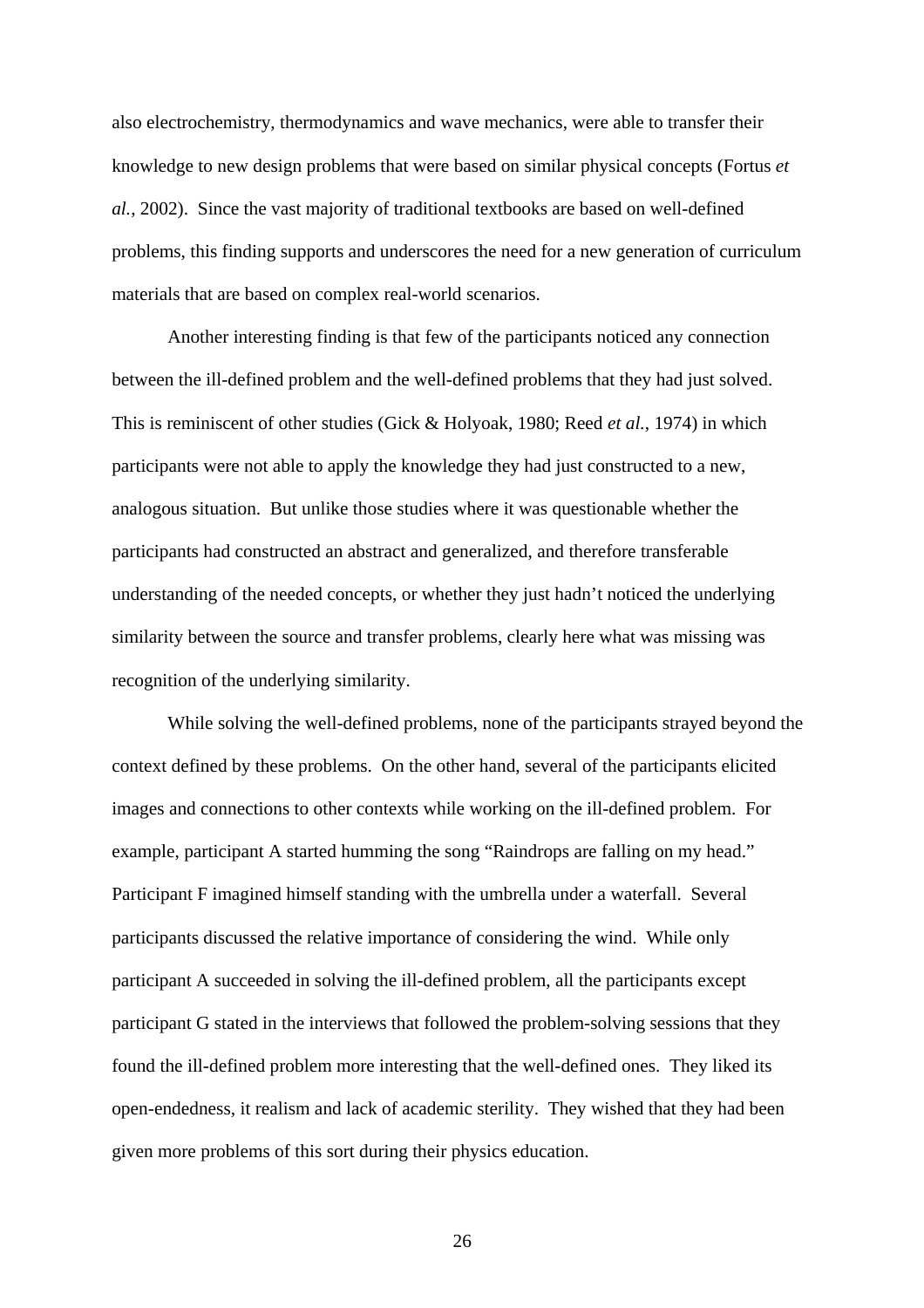Is it possible that this interest was based in part on the connections they had made between the problem and other experiences they had, imaginary or real? In any case, since one of the prime goals of education is to help students construct knowledge and skills that are useful and useable after school is over (Broudy, 1977), we need to help students deeply integrate new ideas into existing cognitive networks so that there will be many possible mental paths that will involve these new ideas; using and learning new concepts in the context of ill-defined problems seems to encourage the construction of multiple connections to the new concepts.

While solving the well-defined problems, the participants required little strategizing time. The path between comprehending the goal of these problems and proceeding to solve them was very short. This almost automatic application of domain-specific knowledge follows the characteristics of low-road transfer as laid out by Salomon and Perkins (1989): "… spontaneous, automatic transfer of highly practiced skills, with little need for reflective thinking." On the other hand, the solutions to the ill-defined problem were characteristic of high-road transfer: "... the explicit conscious formulation of abstraction in one situation that allows making a connection to another" (p. 118). The reason different types of transfer were involved in these problems has to do with the amount of experience the participants had in solving well-and ill-defined problems. In low-road transfer, a skill is learned and practiced in a variety of contexts until it becomes automatic and flexible because of the variety of the practice contexts. On a later occasion, the characteristics of a new context sufficiently resemble those of one of the earlier contexts in which the skill was learned and practiced, and the skill is automatically activated. The fundamental characteristics of low-road transfer are therefore *varied practice* and *automaticity*. Thus, we should not expect low-road transfer of an idea or skill until it has been applied many times in a wide variety of situations. Until then it can only be transferred by the high-road. This is the reason reading is so difficult for new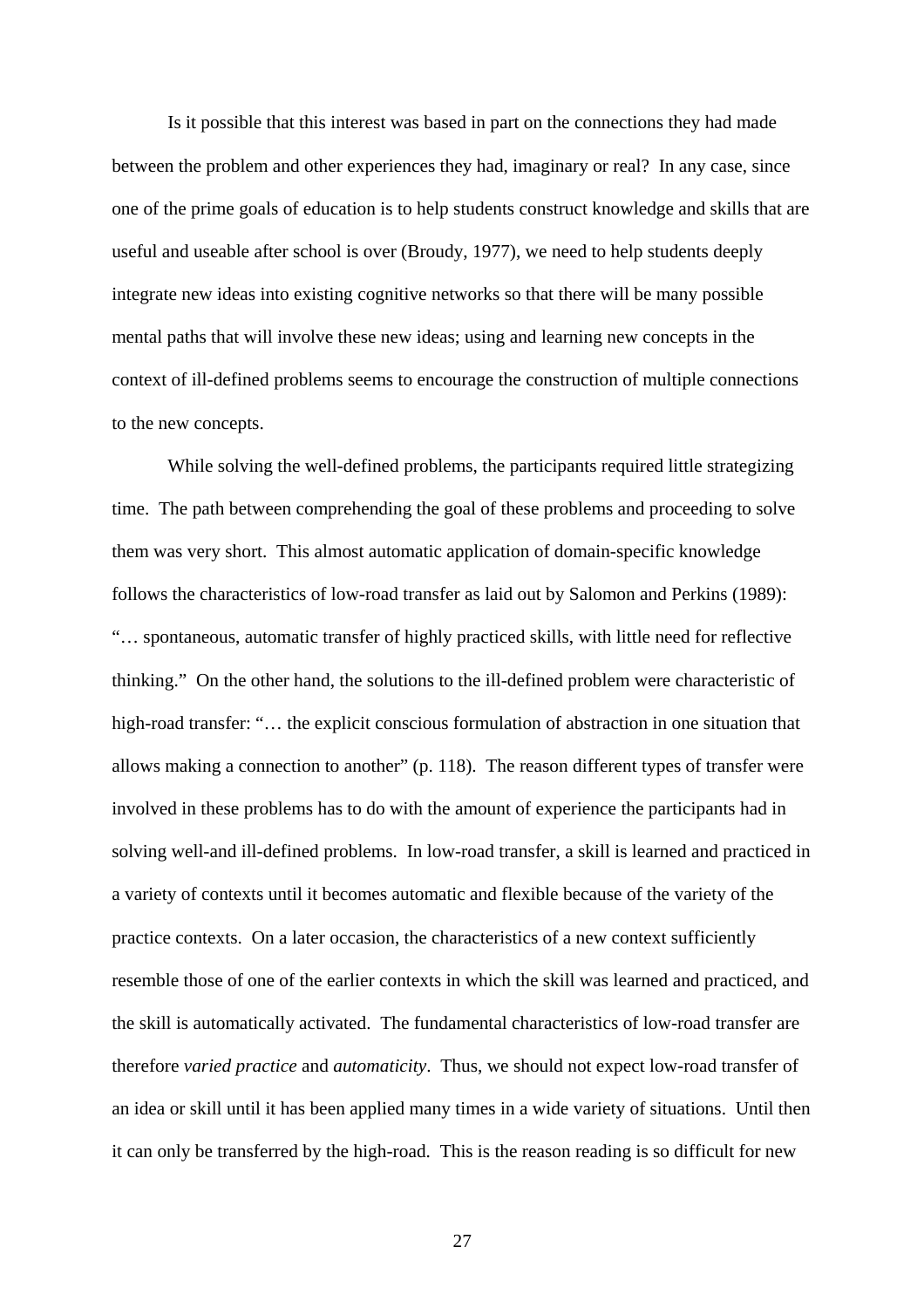readers – the cognitive demand of applying the skill of reading is so great that they have little cognitive reserve left to process the content of what they are reading. Only after they have spent hundreds of hours reading does the process of reading start to become automatized, leaving greater cognitive power available to comprehend the content being read.

This implies that the more exposure to and experience with ill-defined problems that we give to students, the easier it should become for them to cope with these problems. Again, the conclusion is that we need to incorporate many more ill-defined problems into our curricula.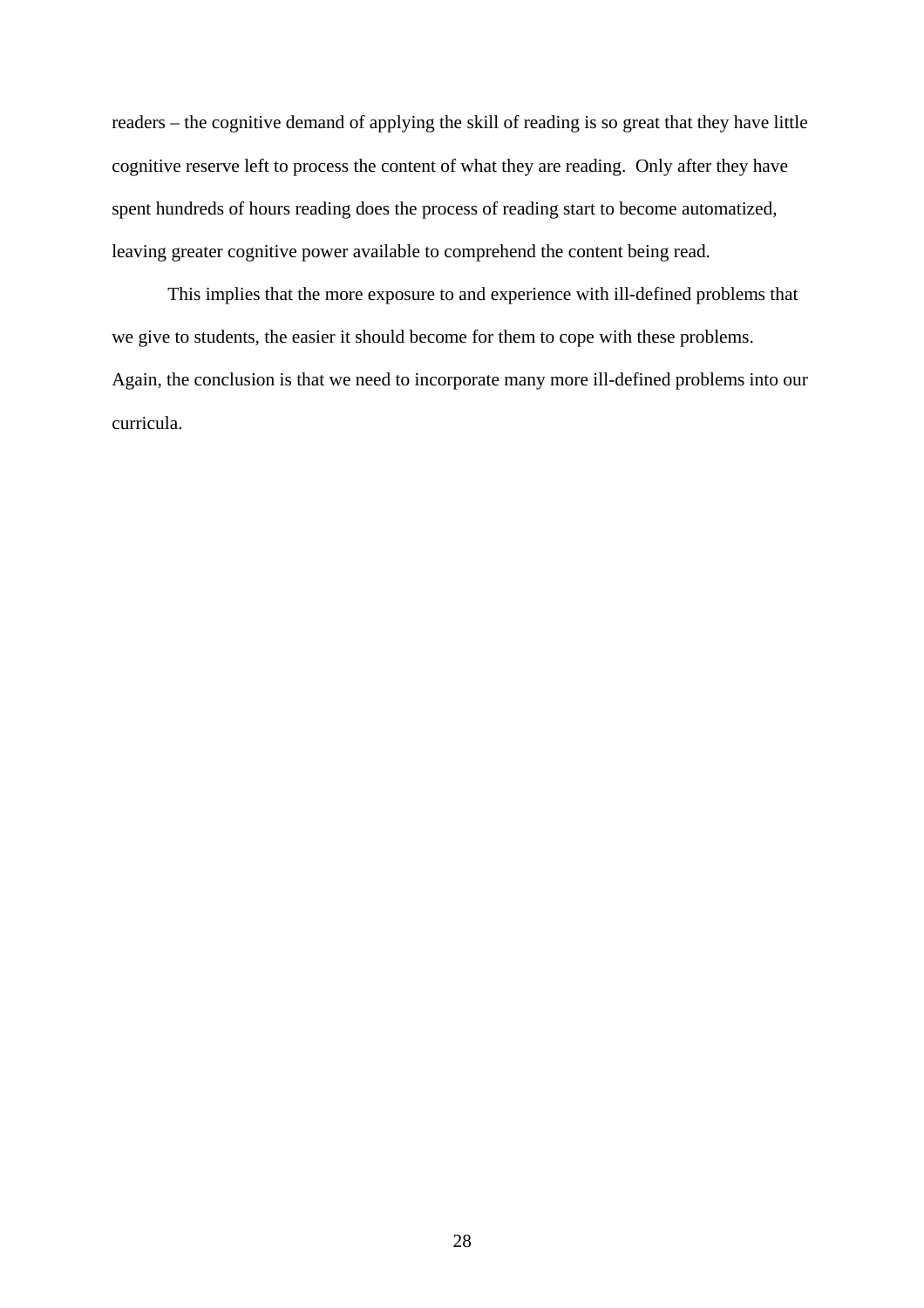### **References**

- AAAS. (1990). *Science for all americans*. New York: Oxford University Press.
- Bransford, J. D., & Stein, B. S. (1984). *The ideal problem solver: A guider for improving thinking, learning, and creativity.* New York: Freeman.
- Broudy, H. S. (1977). Types of knowledge and purposes of education. In R. C. Anderson, R. J. Spiro & W. E. Montague (Eds.), *Schooling and the acquisition of knowledge* (pp. 1- 17). Hillsdale, NJ: Erlbaum.
- Chi, M. T. H. (1997). Quantifying qualitative analyses of verbal data: A practical guide. *The Journal of the Learning Sciences, 6*(3), 271-315.
- Chi, M. T. H., Glaser, R., & Rees, E. (1982). Expertise in problem solving. In R. J. Sternberg (Ed.), *Advances in the psychology of human intelligence*. Hillsdale, NJ: Lawrence Erlbaum Associates.
- Ericsson, K. A., & Simon, H. A. (1984). *Protocol analysis: Verbal reports as data*. Cambridge, MA: MIT Press.
- Evans, J. S. B. T. (1989). *Bias in human reasoning*. Hillsdale, NJ: Erlbaum.
- Fortus, D., Dershimer, R. C., Krajcik, J. S., & Marx, R. W. (2002). *Design-based science and real-world problem-solving.* Paper presented at the The 2002 Annual Meeting of the American Educational Research Association, New Orleans.
- Fortus, D., Dershimer, R. C., Krajcik, J. S., Marx, R. W., & Mamlok-Naaman, R. (2004). Design-based science (dbs) and student learning. *Journal of Research in Science Teaching, 41*(10), 1081-1110.
- Frederiksen, N. (1986). Toward a broader conception of human intelligence. In R. J. Sternberg & R. K. Wagner (Eds.), *Practical intelligence: Nature and origins of competence in the everyday world* (pp. 84-116). New York: Cambridge University Press.
- Gick, M. L., & Holyoak, K. J. (1980). Analogical problem solving. *Cognitive Psychology, 12*(3), 306-355.
- Glass, A. L., & Holyoak, K. J. (1986). *Cognition*. New York: Random House.
- Glass, A. L., Holyoak, K. J., & Santa, J. L. (1979). *Cognition*. Reading, MA: Addison-Wesley.
- International Association for the Evaluation of Educational Achievement., & TIMSS International Study Center. (1996). *Science achievement in the middle school years: Iea's third international mathematics and science study (timss)*. Chestnut Hill, MA: Center for the Study of Testing Evaluation and Educational Policy Boston College.
- Kolodner, J. L., Camp, P. J., Crismond, D., Fasse, B. B., Gray, J., Holbrook, J. K., et al. (2003). Problem-based learning meets case-based reasoning in the middle-school science classroom: Putting learning by design™ into practice. *The Journal of the Learning Sciences, 14*(4), 495-547.
- Krajcik, J. S., Czerniak, C., & Berger, C. (2003). *Teaching children science in elementary and middle school classrooms: A project-based approach*. New York: McGraw-Hill College.
- Lapointe, A., Mead, N., & Phillips, G. (1989). *A world of differences*. Princeton, NJ: Educational Testing Services.
- Newell, A. (1969). Heuristic programming: Ill-structured problems. In J. S. Aronofsky (Ed.), *Progress in operations research* (Vol. 3). New York: John Wiley and Sons, Inc.
- Newell, A., & Simon, H. A. (1972). *Human problem solving*. Englewood Cliffs, NJ: Prentice-Hall.
- Nickerson, R. S. (1994). The teaching of thinking and problem solving. In R. J. Sternberg (Ed.), *Thinking and problem solving* (pp. 409-449). San Diego, CA: Academic Press.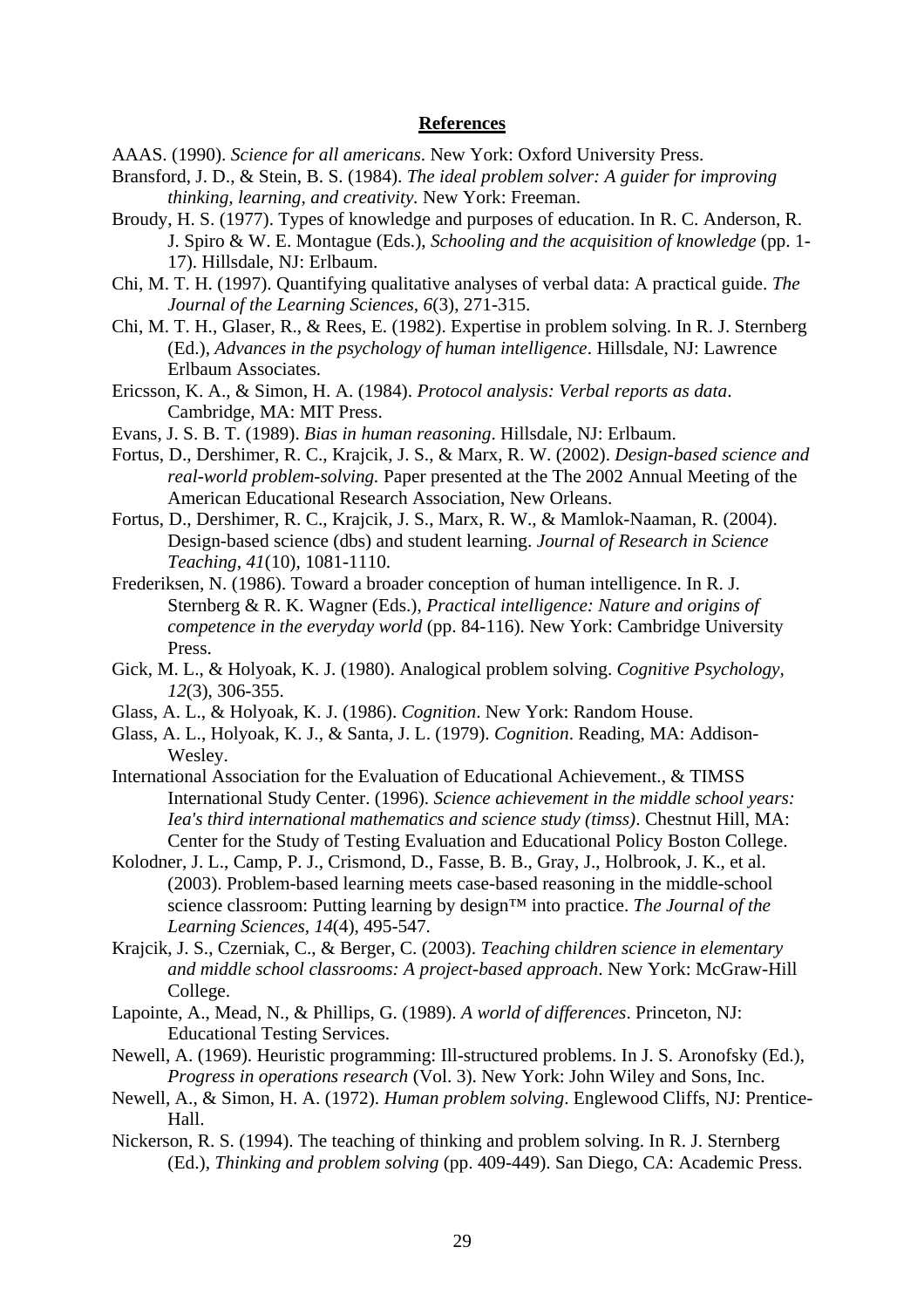- Reed, S. K., Ernst, G. W., & Banerji, R. (1974). The role of analogy in transfer between similar problem states. *Cognitive Psychology, 6*, 436-450.
- Reitman, W. (1964). Heuristic decision procedures, open constraints, and the structure of illdefined problems. In M. W. Shelley & G. L. Bryan (Eds.), *Human judgments and optimality* (pp. 282-315). New York: John Wiley and Sons, Inc.
- Roberts, P. (1995). The place of design in technology education. In D. Layton (Ed.), *Innovations in science and technology education, vol. V* (pp. 171-179): UNESCO Publishing.
- Salomon, G., & Perkins, D. (1989). Rocky roads to transfer: Rethinking mechanisms of a neglected phenomenon. *Educational Psychologist, 24*(2), 113-142.
- Shin, N., Jonassen, D. H., & McGee, S. (2003). Predictors of well-structured and illstructured problem solving in an astronomy simulation. *Journal of Research in Science Teaching, 40*(1), 6-33.
- Simon, H. A. (1973). The structure of ill-structured problems. *Artificial Intelligence, 4*, 181- 201.
- Simon, H. A. (1978). Information-processing theory of human problem solving. In W. K. Estes (Ed.), *Handbook of learning and cognitive processes* (Vol. 5, pp. 271-295). Hillsdale, NJ: Erlbaum.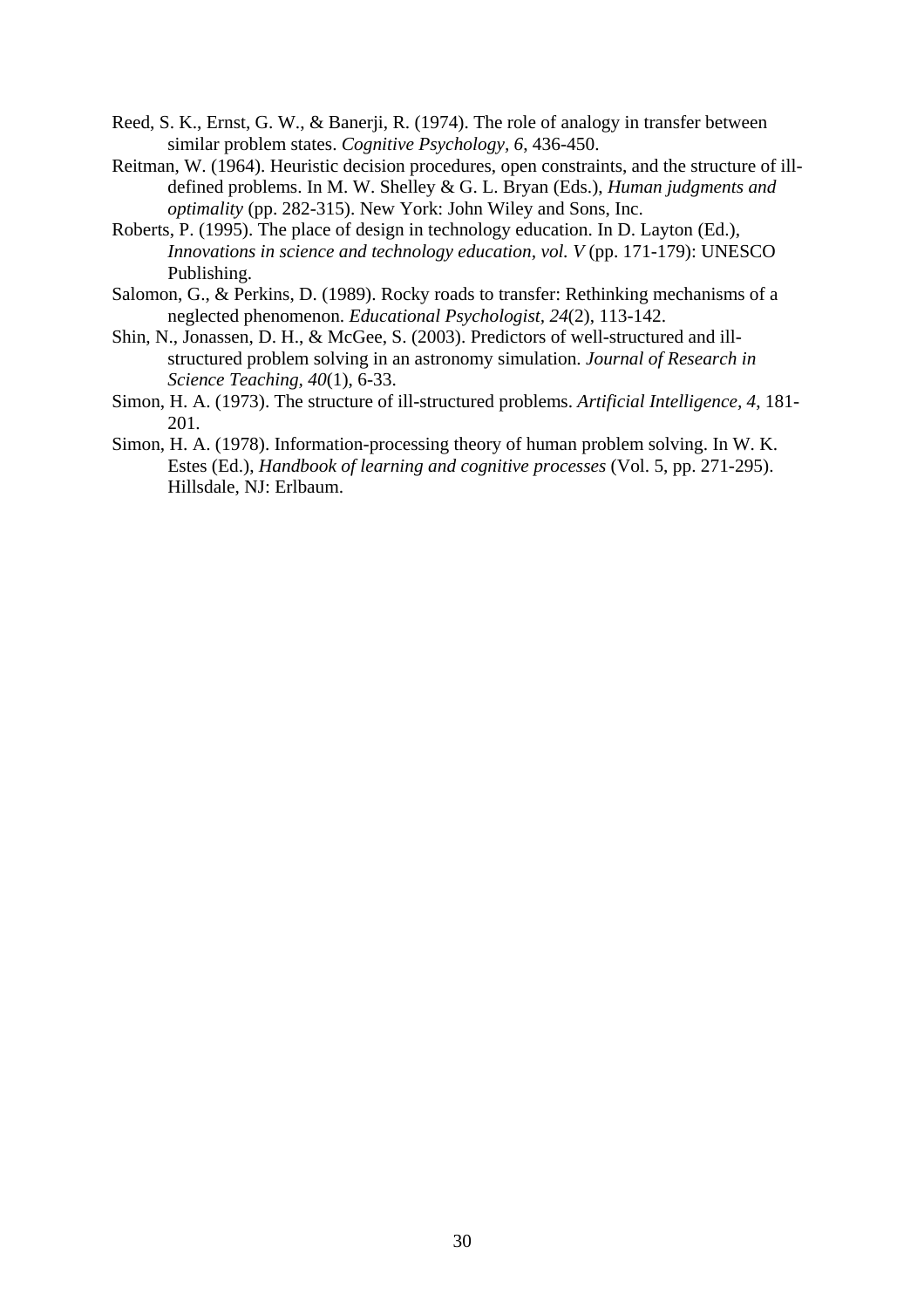## **Appendix**

Problem 1.

- ∆*V* Volume of water added to pool
- $d$  pool diameter = 15m
- $h$  height of water added to pool = 2cm
- *v* volume of pail = 10 liter
- $\dot{n}$  number of pails poured into pool every

$$
\Delta V = \pi \left(\frac{d}{2}\right)^2 h = \pi \left(\frac{15}{2}\right)^2 \cdot \frac{2}{100} = 3.53 m^3
$$

$$
\dot{n} = \frac{\Delta V}{v} \cdot \frac{1}{60} = \frac{3.53}{10/10^3} \cdot \frac{1}{60} = 5.9 \frac{pails}{min}
$$



### Problem 2.

 $m$  - the ball's mass = 800gr  $v -$  the ball's impact speed =  $1.0m/s$  *- the ball's recoil speed = .8m/s*  $\Delta t$  - the impact time = .05s  $\vec{F}$  - the average net force applied to the ball during the impact  $\begin{pmatrix} 0 & 0 \end{pmatrix}$  800gr  $1.0m/s$  .  $8m/s$ 

$$
\overline{F} = \frac{|\Delta(m\vec{v})|}{\Delta t} = \frac{m(v+u)}{\Delta t} = \frac{800/1000 \cdot (1.0 + 0.8)}{.05} = 28.8N
$$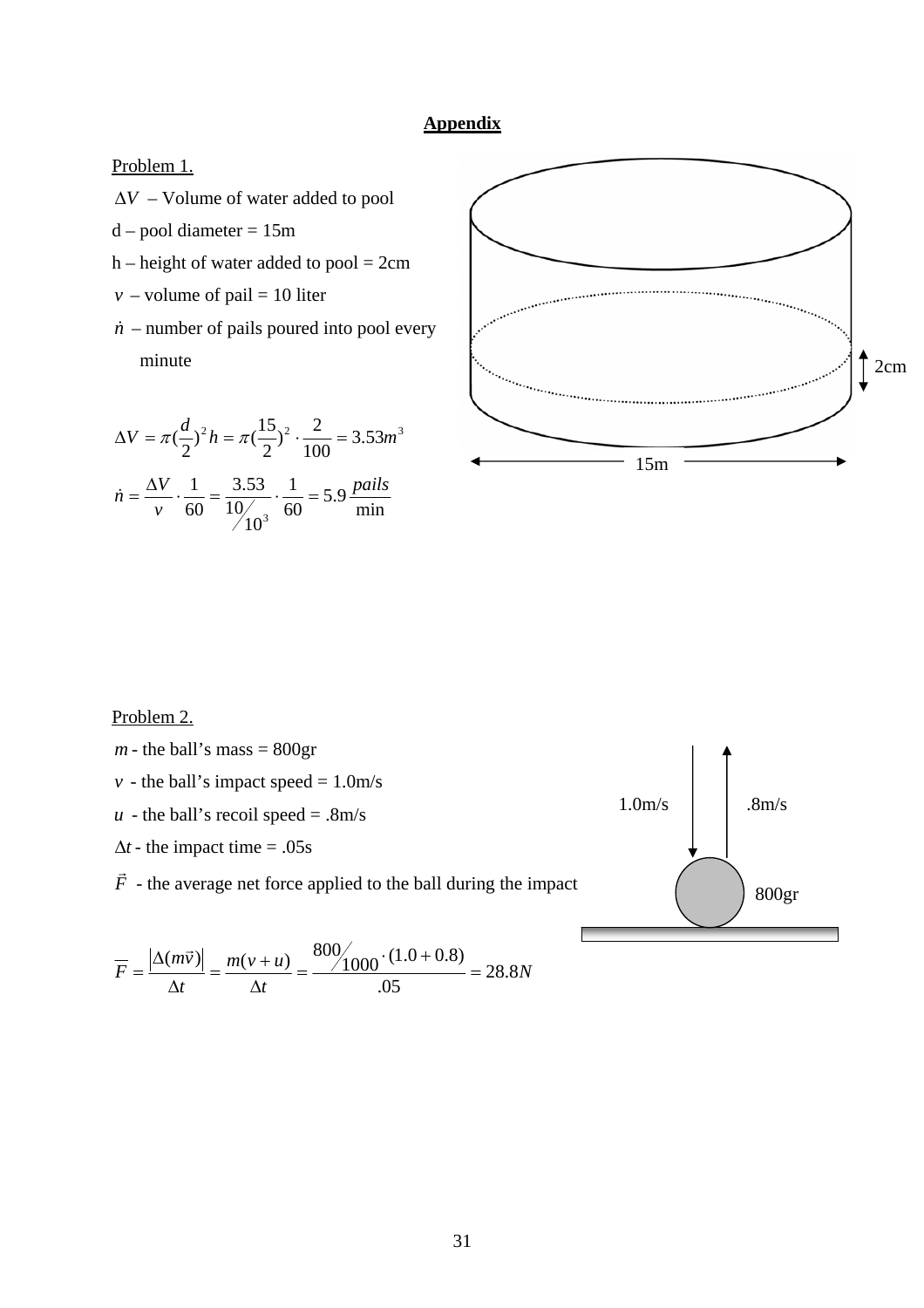Problem 3.

A block is pushed in order to start it sliding down an inclined plane with an angle of 30˚. The coefficient of friction between the plane and the block is velocity dependent: it is equal to  $\mu_k$ = 0.15v, where v is the block's speed in m/s relative to the plane. Assuming the plane is very long, what is the maximum speed relative to the plane that the block can attain?



 $\alpha$  - the slope of the inclined plane = 30°

 $\mu_k$  - the kinetic friction coefficient

*N* - the normal force between the block and the inclined plane

 $a$  – the blocks downward acceleration parallel to the inclined plane

 $f_k$  - the kinetic friction between the block and the inclined plane

*g* - the gravitational acceleration =  $9.8 \text{m/s}^2$ 

$$
N = mg \cos \alpha
$$
  
ma = mg \sin \alpha - f<sub>k</sub> = mg \sin \alpha - \mu<sub>k</sub> N = mg \sin \alpha - \mu<sub>k</sub> mg \cos \alpha = mg(\sin \alpha - \mu<sub>k</sub> \cos \alpha)  
a = g(\sin \alpha - \mu<sub>k</sub> \cos \alpha) = 0 when terminal speed is reached  

$$
\muk = 0.15v = \frac{\sin \alpha}{\cos \alpha} = \tan \alpha
$$

$$
v = \frac{\tan \alpha}{0.15} = \frac{\tan 30^{\circ}}{0.15} = 3.85 m / s
$$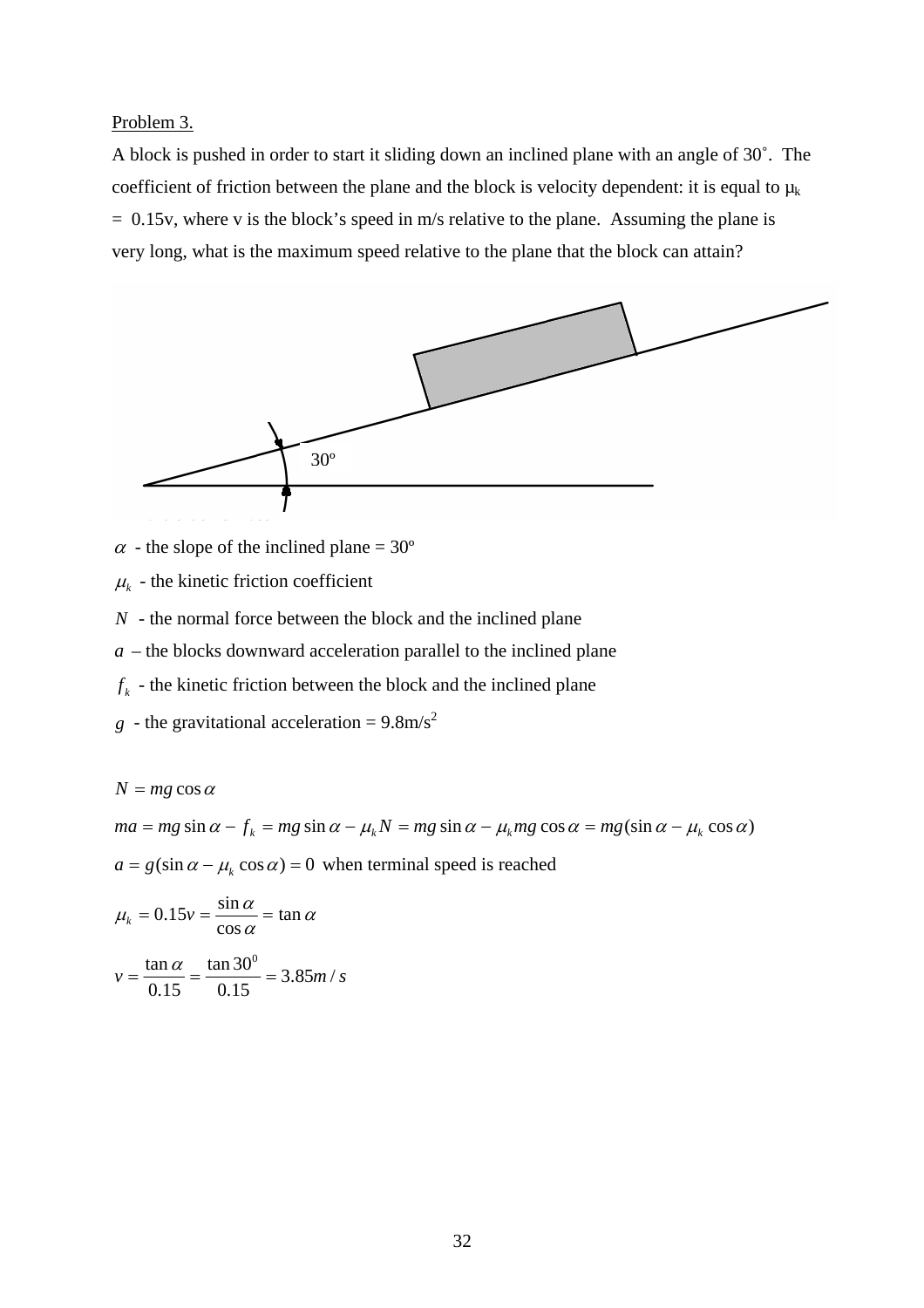### Problem 4.

- 1. Assume all raindrops are perfect spheres with identical diameters d.
- 2. Assume the umbrella is a circle of diameter D.
- 3. Assume the rainfall is such that H meters of rain fall every 24 hours.
- 4. Assume that the raindrops have reached their terminal velocity v<sub>impact</sub> before striking the umbrella.
- 5. Assume that the raindrops' collision with the umbrella is completely inelastic, that is, the recoil velocity u is null –  $u = 0m/s$

 $\overline{F}$  - the average net downward force applied to the umbrella because of the rain falling on it

- $\rho_{\text{water}}$  the density of water
- $\dot{m}$  the mass of the rain falling on the umbrella in 1s

The average force of the rain on the umbrella is calculated from impulse-momentum considerations.

$$
\overline{F} = \frac{|\Delta \vec{p}|}{\Delta t} = \dot{m}(v_{\text{impact}} - u) = \dot{m}v_{\text{impact}}
$$

 $\dot{V}_{\textit{umbrella}}$  - the volume of water falling on the umbrella in 1s

*H* - daily rainfall

*D* - the diameter of the umbrella

$$
\overline{F} = \dot{m}v_{\text{impact}} = \rho_{\text{water}} \dot{V}_{\text{umbrella}} v_{\text{impact}} = \rho_{\text{water}} \left[ \pi \left( \frac{D}{2} \right)^2 \frac{H}{24 \cdot 3600} \right] v_{\text{impact}}
$$

6. Assume that the impact velocity is the raindrops' terminal velocity; therefore, the raindrops are in equilibrium before striking the umbrella.

 $W_{\text{drop}}$  - the weight of a raindrop

 $F_{drag}$  - the aerodynamic drag on a raindrop

 $m_{drop}$  - the mass of a rain drop

*g* - acceleration due to gravity

*d* - the diameter of a raindrop

 $C_p$  - the drag coefficient of a raindrop

 $\rho_{\text{air}}$  - the density of air